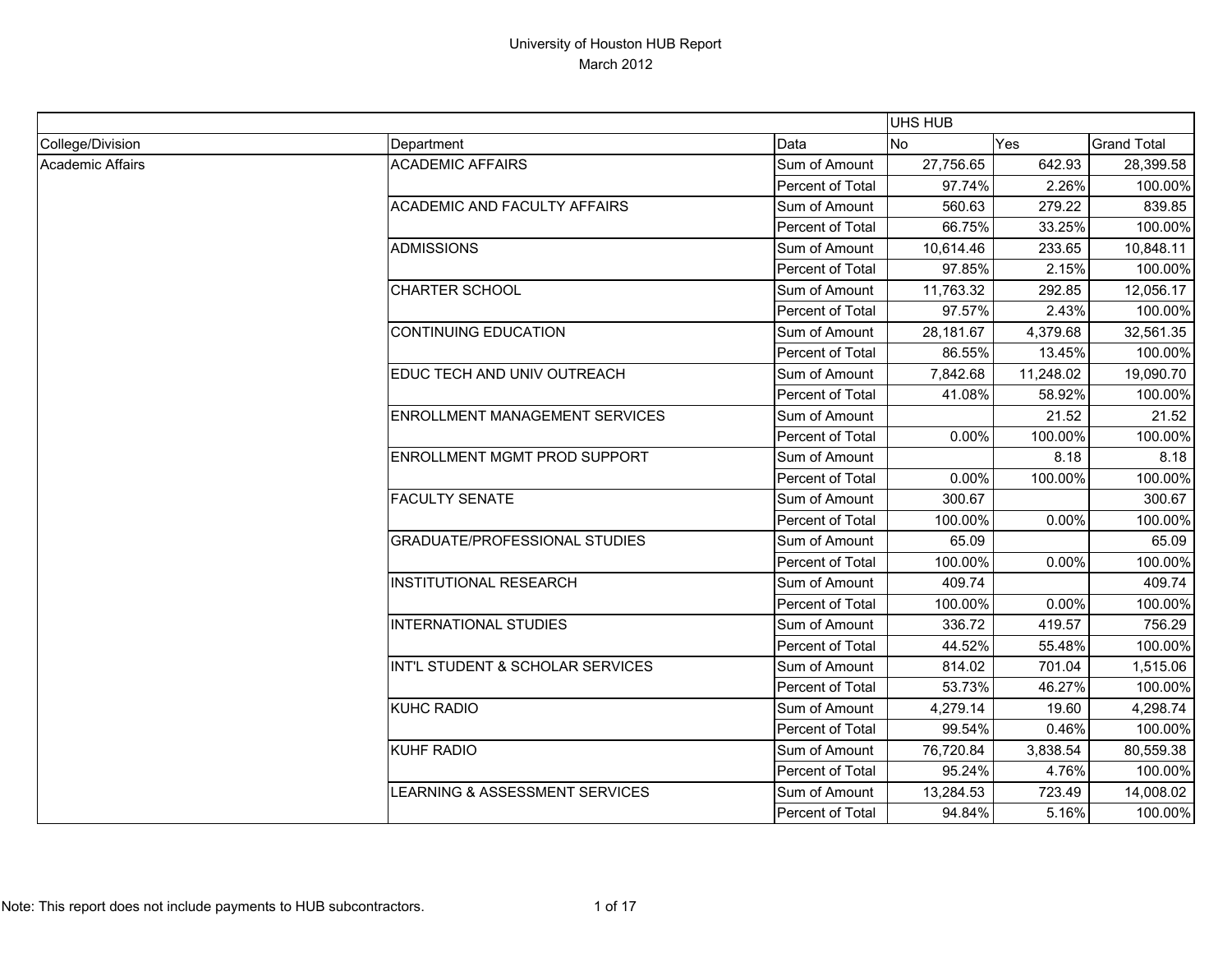|                                   |                                       |                         | UHS HUB    |           |                    |
|-----------------------------------|---------------------------------------|-------------------------|------------|-----------|--------------------|
| College/Division                  | Department                            | Data                    | No         | Yes       | <b>Grand Total</b> |
| Academic Affairs                  | LEARNING AND ASSESSMENT SVCS          | Sum of Amount           | 1,105.79   | 197.64    | 1,303.43           |
|                                   |                                       | Percent of Total        | 84.84%     | 15.16%    | 100.00%            |
|                                   | LEARNING SUPPORT SERVICES             | Sum of Amount           | 437.76     | 826.35    | 1,264.11           |
|                                   |                                       | Percent of Total        | 34.63%     | 65.37%    | 100.00%            |
|                                   | ONLINE FUNCTIONAL SUPPORT             | Sum of Amount           |            | 176.99    | 176.99             |
|                                   |                                       | Percent of Total        | 0.00%      | 100.00%   | 100.00%            |
|                                   | <b>REGISTRATION AND ACADEMIC RECO</b> | Sum of Amount           | 16,146.34  | 838.98    | 16,985.32          |
|                                   |                                       | Percent of Total        | 95.06%     | 4.94%     | 100.00%            |
|                                   | <b>SCHOLARSHIPS AND FINANCIAL AID</b> | Sum of Amount           | 4,470.26   | 1,875.35  | 6,345.61           |
|                                   |                                       | Percent of Total        | 70.45%     | 29.55%    | 100.00%            |
|                                   | TV PUBLIC BROADCASTING                | Sum of Amount           | 44,105.34  | 998.90    | 45,104.24          |
|                                   |                                       | Percent of Total        | 97.79%     | 2.21%     | 100.00%            |
|                                   | UH OFF-CAMPUS SUPPORT                 | Sum of Amount           | 23,534.65  | 4,240.37  | 27,775.02          |
|                                   |                                       | Percent of Total        | 84.73%     | 15.27%    | 100.00%            |
|                                   | UH WELCOME CENTER                     | Sum of Amount           | 453.40     | 462.36    | 915.76             |
|                                   |                                       | Percent of Total        | 49.51%     | 50.49%    | 100.00%            |
|                                   | UNDERGRADUATE SCHOLARS                | Sum of Amount           | 445.54     | 676.07    | 1,121.61           |
|                                   |                                       | Percent of Total        | 39.72%     | 60.28%    | 100.00%            |
|                                   | UNDERGRADUATE STUDIES                 | Sum of Amount           | 194.99     |           | 194.99             |
|                                   |                                       | Percent of Total        | 100.00%    | 0.00%     | 100.00%            |
|                                   | <b>URBAN EXPERIENCE VPSA</b>          | Sum of Amount           | 248.84     |           | 248.84             |
|                                   |                                       | Percent of Total        | 100.00%    | 0.00%     | 100.00%            |
|                                   | <b>VETERAN SERVICES</b>               | Sum of Amount           | 137.82     |           | 137.82             |
|                                   |                                       | Percent of Total        | 100.00%    | 0.00%     | 100.00%            |
| Academic Affairs Sum of Amount    |                                       |                         | 274,210.89 | 33,101.30 | 307,312.19         |
| Academic Affairs Percent of Total |                                       |                         | 89.23%     | 10.77%    | 100.00%            |
| Administration and Finance        | <b>ADMINISTRATION &amp; FINANCE</b>   | Sum of Amount           | 2,363.16   | 337.14    | 2,700.30           |
|                                   |                                       | Percent of Total        | 87.51%     | 12.49%    | 100.00%            |
|                                   | <b>AUXILIARY SERVICES OPERATIONS</b>  | Sum of Amount           | 2,670.58   | (0.02)    | 2,670.56           |
|                                   |                                       | Percent of Total        | 100.00%    | 0.00%     | 100.00%            |
|                                   | <b>BUDGET</b>                         | Sum of Amount           | 256.26     |           | 256.26             |
|                                   |                                       | <b>Percent of Total</b> | 100.00%    | $0.00\%$  | 100.00%            |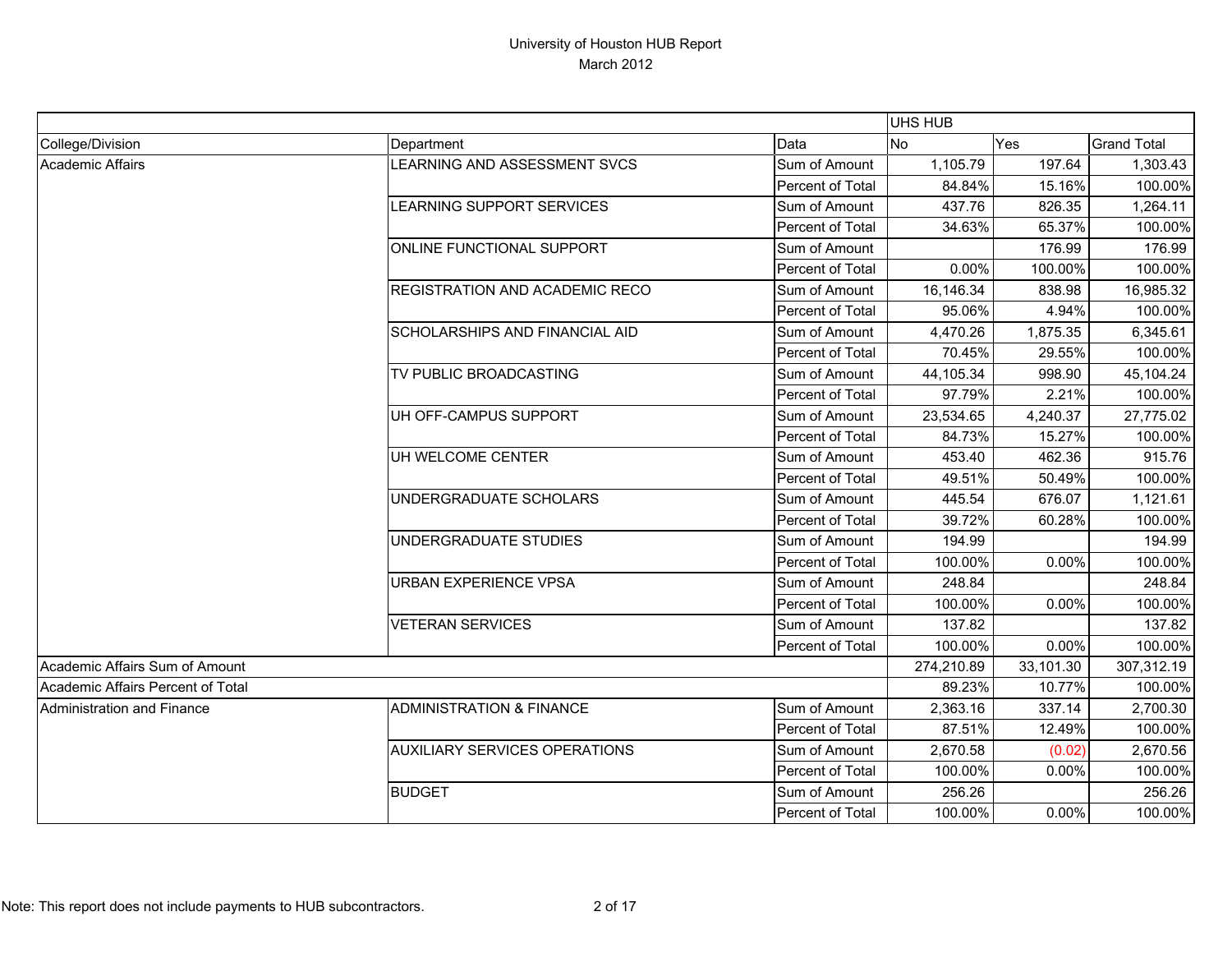|                            |                                               |                  | UHS HUB      |            |                    |
|----------------------------|-----------------------------------------------|------------------|--------------|------------|--------------------|
| College/Division           | Department                                    | Data             | No           | Yes        | <b>Grand Total</b> |
| Administration and Finance | <b>BUSINESS SERVICES OPERATIONS</b>           | Sum of Amount    | 435.35       | 1,832.33   | 2,267.68           |
|                            |                                               | Percent of Total | 19.20%       | 80.80%     | 100.00%            |
|                            | CENTRAL FACILITY SERVICES                     | Sum of Amount    | 2,631.07     | 178.05     | 2,809.12           |
|                            |                                               | Percent of Total | 93.66%       | 6.34%      | 100.00%            |
|                            | <b>CULLEN PERFORMANCE HALL</b>                | Sum of Amount    | 16,723.56    | 676.64     | 17,400.20          |
|                            |                                               | Percent of Total | 96.11%       | 3.89%      | 100.00%            |
|                            | <b>ENTERPRISE SYSTEMS</b>                     | Sum of Amount    | 180,072.50   | 153,022.30 | 333,094.80         |
|                            |                                               | Percent of Total | 54.06%       | 45.94%     | 100.00%            |
|                            | ENVIRONMENTAL HEALTH RISK MGMT                | Sum of Amount    | 5,919.66     | 112.02     | 6,031.68           |
|                            |                                               | Percent of Total | 98.14%       | 1.86%      | 100.00%            |
|                            | <b>FACILITIES MANAGEMENT</b>                  | Sum of Amount    | 122,451.86   | 23,910.30  | 146,362.16         |
|                            |                                               | Percent of Total | 83.66%       | 16.34%     | 100.00%            |
|                            | <b>FACILITIES OPERATION &amp; MAINT</b>       | Sum of Amount    | 73,028.88    | 8,420.71   | 81,449.59          |
|                            |                                               | Percent of Total | 89.66%       | 10.34%     | 100.00%            |
|                            | <b>FACILITIES PLANNING &amp; CONSTRUCTION</b> | Sum of Amount    | 8,211,152.82 | 110,675.47 | 8,321,828.29       |
|                            |                                               | Percent of Total | 98.67%       | 1.33%      | 100.00%            |
|                            | FINANCE-A&F                                   | Sum of Amount    | 4,553.91     | 363.42     | 4,917.33           |
|                            |                                               | Percent of Total | 92.61%       | 7.39%      | 100.00%            |
|                            | HIGH PERFORMANCE COMPUTING & NETWORKS         | Sum of Amount    | 9.60         | 17,427.00  | 17,436.60          |
|                            |                                               | Percent of Total | 0.06%        | 99.94%     | 100.00%            |
|                            | <b>HUMAN RESOURCES</b>                        | Sum of Amount    | 2,934.19     | 27,905.16  | 30,839.35          |
|                            |                                               | Percent of Total | 9.51%        | 90.49%     | 100.00%            |
|                            | <b>INST - BUSINESS SERVICES</b>               | Sum of Amount    | 279,712.00   |            | 279,712.00         |
|                            |                                               | Percent of Total | 100.00%      | 0.00%      | 100.00%            |
|                            | <b>INST - FINANCIAL ACCOUNTING</b>            | Sum of Amount    | 9,014.00     |            | 9,014.00           |
|                            |                                               | Percent of Total | 100.00%      | 0.00%      | 100.00%            |
|                            | <b>INST - PLANT</b>                           | Sum of Amount    | 24,091.27    |            | 24,091.27          |
|                            |                                               | Percent of Total | 100.00%      | 0.00%      | 100.00%            |
|                            | MINOR AND PLANNED PROJECTS                    | Sum of Amount    | 207,357.26   | 92,843.75  | 300,201.01         |
|                            |                                               | Percent of Total | 69.07%       | 30.93%     | 100.00%            |
|                            | NORTH ZONE CUSTODIAL                          | Sum of Amount    | 284.76       |            | 284.76             |
|                            |                                               | Percent of Total | 100.00%      | 0.00%      | 100.00%            |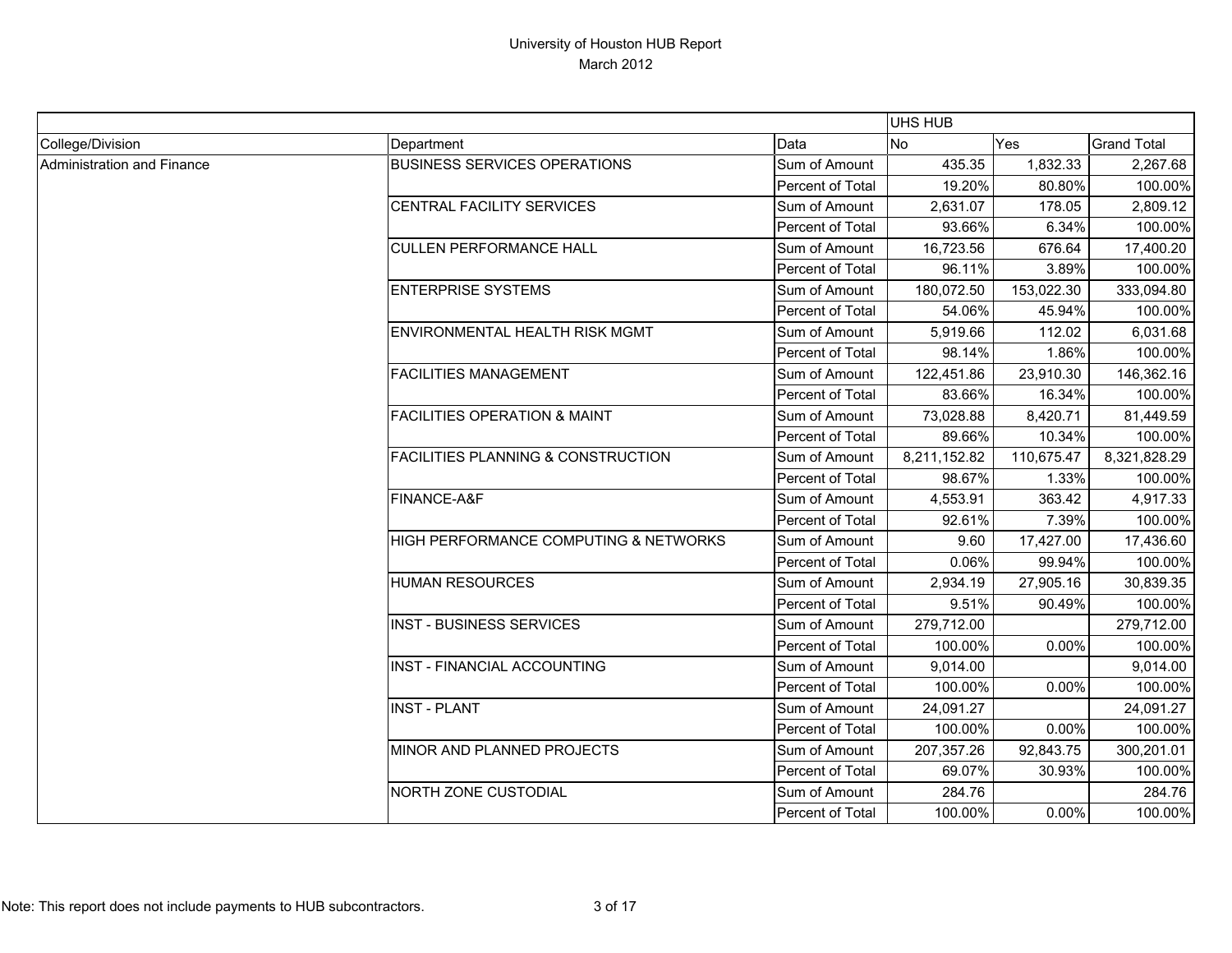|                                             |                                     | UHS HUB          |               |            |                    |
|---------------------------------------------|-------------------------------------|------------------|---------------|------------|--------------------|
| College/Division                            | Department                          | Data             | No            | Yes        | <b>Grand Total</b> |
| Administration and Finance                  | ONE CARD PROGRAM                    | Sum of Amount    | 3,381.09      | 351.28     | 3,732.37           |
|                                             |                                     | Percent of Total | 90.59%        | 9.41%      | 100.00%            |
|                                             | PARKING & TRANSPORTATION OPERATIONS | Sum of Amount    | 199,466.47    | 166.50     | 199,632.97         |
|                                             |                                     | Percent of Total | 99.92%        | 0.08%      | 100.00%            |
|                                             | PHY PLANT-AUTOMOTIVE                | Sum of Amount    | 19,630.05     | 1,361.37   | 20,991.42          |
|                                             |                                     | Percent of Total | 93.51%        | 6.49%      | 100.00%            |
|                                             | PHY PLANT-GROUNDS MAINT             | Sum of Amount    | 7,252.94      | 2,468.30   | 9,721.24           |
|                                             |                                     | Percent of Total | 74.61%        | 25.39%     | 100.00%            |
|                                             | PHY PLANT-SOLID WASTE               | Sum of Amount    | 11,292.18     | 1,474.60   | 12,766.78          |
|                                             |                                     | Percent of Total | 88.45%        | 11.55%     | 100.00%            |
|                                             | PHYSICAL PLANT                      | Sum of Amount    | 96,710.66     | 96,618.56  | 193,329.22         |
|                                             |                                     | Percent of Total | 50.02%        | 49.98%     | 100.00%            |
|                                             | <b>POLICE</b>                       | Sum of Amount    | 36,964.57     | 16,670.88  | 53,635.45          |
|                                             |                                     | Percent of Total | 68.92%        | 31.08%     | 100.00%            |
|                                             | POSTAL SERVICES OPERATIONS          | Sum of Amount    | 6,227.49      | 100.00     | 6,327.49           |
|                                             |                                     | Percent of Total | 98.42%        | 1.58%      | 100.00%            |
|                                             | PRINTING OPERATIONS                 | Sum of Amount    | 23,059.48     | 238.75     | 23,298.23          |
|                                             |                                     | Percent of Total | 98.98%        | 1.02%      | 100.00%            |
|                                             | <b>SKILLED TRADES</b>               | Sum of Amount    | 6,669.30      | 19,446.00  | 26,115.30          |
|                                             |                                     | Percent of Total | 25.54%        | 74.46%     | 100.00%            |
|                                             | STUDENT FINANCIAL SERVICES          | Sum of Amount    | 16,018.75     | 154.15     | 16,172.90          |
|                                             |                                     | Percent of Total | 99.05%        | 0.95%      | 100.00%            |
|                                             | TECHNOLOGY SERVICES & SUPPORT       | Sum of Amount    | 67,466.79     | 59,552.43  | 127,019.22         |
|                                             |                                     | Percent of Total | 53.12%        | 46.88%     | 100.00%            |
|                                             | <b>UIT SECURITY</b>                 | Sum of Amount    | 192,196.95    | 463.37     | 192,660.32         |
|                                             |                                     | Percent of Total | 99.76%        | 0.24%      | 100.00%            |
|                                             | UNIV PROPERTY SERVICES OPERATIONS   | Sum of Amount    | 225,560.00    |            | 225,560.00         |
|                                             |                                     | Percent of Total | 100.00%       | 0.00%      | 100.00%            |
|                                             | UNIVERSITY INFORMATION TECHNOLOGY   | Sum of Amount    | 1,810.56      | 2,573.09   | 4,383.65           |
|                                             |                                     | Percent of Total | 41.30%        | 58.70%     | 100.00%            |
| Administration and Finance Sum of Amount    |                                     |                  | 10,059,369.97 | 639,343.55 | 10,698,713.52      |
| Administration and Finance Percent of Total |                                     |                  | 94.02%        | 5.98%      | 100.00%            |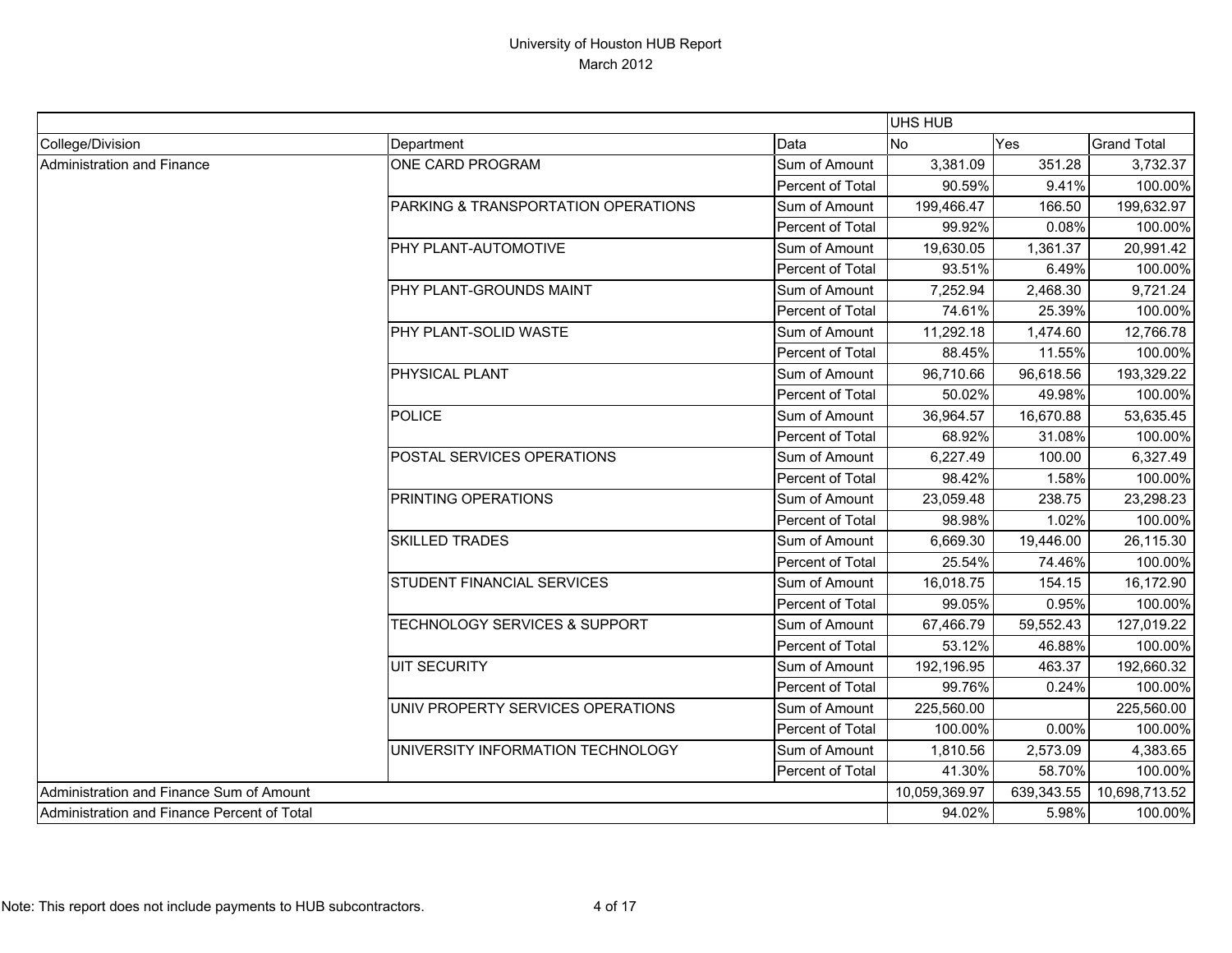|                               |                                  |                  | <b>UHS HUB</b> |           |                    |
|-------------------------------|----------------------------------|------------------|----------------|-----------|--------------------|
| College/Division              | Department                       | Data             | No             | Yes       | <b>Grand Total</b> |
| Architecture                  | <b>ARCHITECTURE</b>              | Sum of Amount    | 15.55          |           | 15.55              |
|                               |                                  | Percent of Total | 100.00%        | 0.00%     | 100.00%            |
|                               | <b>DEAN, ARCHITECTURE</b>        | Sum of Amount    | 16,914.38      | 18,329.24 | 35,243.62          |
|                               |                                  | Percent of Total | 47.99%         | 52.01%    | 100.00%            |
| Architecture Sum of Amount    |                                  |                  | 16,929.93      | 18,329.24 | 35,259.17          |
| Architecture Percent of Total |                                  |                  | 48.02%         | 51.98%    | 100.00%            |
| <b>Athletics</b>              | <b>BASEBALL</b>                  | Sum of Amount    | 14,277.21      | 9,529.19  | 23,806.40          |
|                               |                                  | Percent of Total | 59.97%         | 40.03%    | 100.00%            |
|                               | <b>FOOTBALL</b>                  | Sum of Amount    | 13,263.33      | 3,488.31  | 16,751.64          |
|                               |                                  | Percent of Total | 79.18%         | 20.82%    | 100.00%            |
|                               | <b>INTERCOLLEGIATE ATHLETICS</b> | Sum of Amount    | 176,565.25     | 20,607.28 | 197,172.53         |
|                               |                                  | Percent of Total | 89.55%         | 10.45%    | 100.00%            |
|                               | <b>MEN'S BASKETBALL</b>          | Sum of Amount    | 14,419.71      | 16,117.36 | 30,537.07          |
|                               |                                  | Percent of Total | 47.22%         | 52.78%    | 100.00%            |
|                               | <b>MEN'S GOLF</b>                | Sum of Amount    | 1,880.64       |           | 1,880.64           |
|                               |                                  | Percent of Total | 100.00%        | 0.00%     | 100.00%            |
|                               | <b>MEN'S TRACK AND FIELD</b>     | Sum of Amount    | 1,375.11       | 508.97    | 1,884.08           |
|                               |                                  | Percent of Total | 72.99%         | 27.01%    | 100.00%            |
|                               | <b>WOMEN'S BASKETBALL</b>        | Sum of Amount    | 2,673.81       | 5,050.05  | 7,723.86           |
|                               |                                  | Percent of Total | 34.62%         | 65.38%    | 100.00%            |
|                               | <b>WOMEN'S SOCCER</b>            | Sum of Amount    | 1,511.28       |           | 1,511.28           |
|                               |                                  | Percent of Total | 100.00%        | 0.00%     | 100.00%            |
|                               | <b>WOMEN'S SOFTBALL</b>          | Sum of Amount    | 5,740.10       | 2,055.72  | 7,795.82           |
|                               |                                  | Percent of Total | 73.63%         | 26.37%    | 100.00%            |
|                               | WOMEN'S SWIMMING & DIVING        | Sum of Amount    | 7,957.21       | 345.14    | 8,302.35           |
|                               |                                  | Percent of Total | 95.84%         | 4.16%     | 100.00%            |
|                               | <b>WOMEN'S TENNIS</b>            | Sum of Amount    | 1,579.80       |           | 1,579.80           |
|                               |                                  | Percent of Total | 100.00%        | 0.00%     | 100.00%            |
|                               | <b>WOMEN'S TRACK AND FIELD</b>   | Sum of Amount    | 1,254.18       | 508.97    | 1,763.15           |
|                               |                                  | Percent of Total | 71.13%         | 28.87%    | 100.00%            |
| Athletics Sum of Amount       |                                  |                  | 242,497.63     | 58,210.99 | 300,708.62         |
| Athletics Percent of Total    |                                  |                  | 80.64%         | 19.36%    | 100.00%            |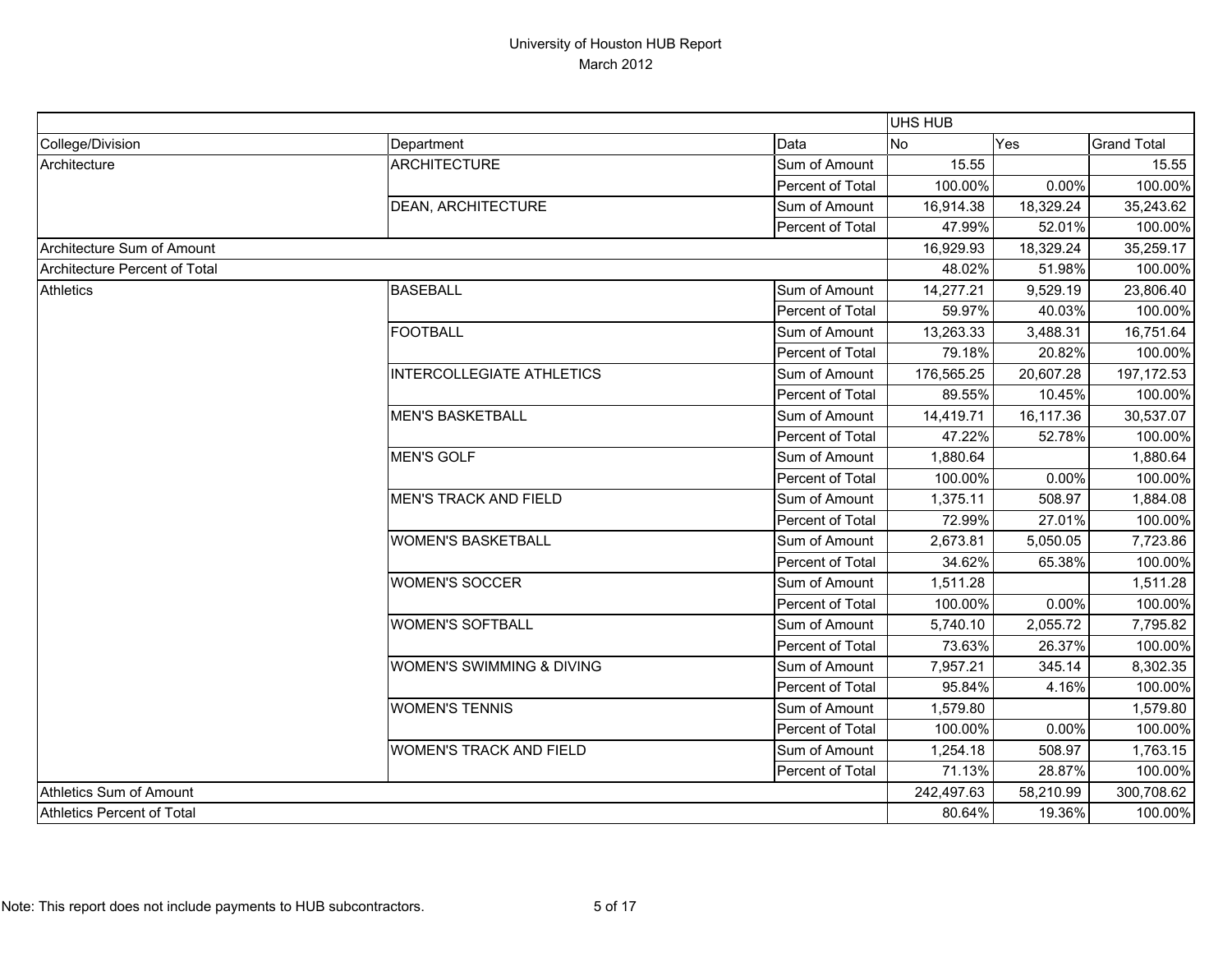|                                |                                       |                  | <b>UHS HUB</b> |             |                    |
|--------------------------------|---------------------------------------|------------------|----------------|-------------|--------------------|
| College/Division               | Department                            | Data             | N <sub>o</sub> | Yes         | <b>Grand Total</b> |
| <b>Business Administration</b> | <b>ACCOUNTANCY AND TAXATION</b>       | Sum of Amount    | 1,831.30       | 756.33      | 2,587.63           |
|                                |                                       | Percent of Total | 70.77%         | 29.23%      | 100.00%            |
|                                | <b>ACCOUNTING CERTIFICATE PROGRAM</b> | Sum of Amount    | 204.01         | 53.78       | 257.79             |
|                                |                                       | Percent of Total | 79.14%         | 20.86%      | 100.00%            |
|                                | <b>BAUER CAREER SERVICES CTR</b>      | Sum of Amount    | 12,417.25      | 2,906.29    | 15,323.54          |
|                                |                                       | Percent of Total | 81.03%         | 18.97%      | 100.00%            |
|                                | <b>BAUER CLASS GLOBALIZATION CRS</b>  | Sum of Amount    | 367.35         |             | 367.35             |
|                                |                                       | Percent of Total | 100.00%        | 0.00%       | 100.00%            |
|                                | <b>BAUER COMMUNICATIONS</b>           | Sum of Amount    | 8,294.26       | 532.99      | 8,827.25           |
|                                |                                       | Percent of Total | 93.96%         | 6.04%       | 100.00%            |
|                                | BAUER DIVISION OF TECHNOLOGY          | Sum of Amount    | 4,846.79       | 1,801.50    | 6,648.29           |
|                                |                                       | Percent of Total | 72.90%         | 27.10%      | 100.00%            |
|                                | <b>BAUER EXTERNAL RELATIONS DEPT</b>  | Sum of Amount    | 206.54         |             | 206.54             |
|                                |                                       | Percent of Total | 100.00%        | 0.00%       | 100.00%            |
|                                | DEAN'S OFFICE, BAUER COLLEGE          | Sum of Amount    | 48,845.26      | 6,420.41    | 55,265.67          |
|                                |                                       | Percent of Total | 88.38%         | 11.62%      | 100.00%            |
|                                | <b>DECISION AND INFORMATION SCIEN</b> | Sum of Amount    | 9,162.13       | 673.09      | 9,835.22           |
|                                |                                       | Percent of Total | 93.16%         | 6.84%       | 100.00%            |
|                                | <b>EXECUTIVE DEGREE PROGRAMS</b>      | Sum of Amount    | 23,183.12      | 877.34      | 24,060.46          |
|                                |                                       | Percent of Total | 96.35%         | 3.65%       | 100.00%            |
|                                | FINANCE-BAUER COLLEGE                 | Sum of Amount    | 1,673.79       | (1, 168.56) | 505.23             |
|                                |                                       | Percent of Total | 331.29%        | $-231.29%$  | 100.00%            |
|                                | <b>GLOBAL ENERGY MGMT INST</b>        | Sum of Amount    | 1,052.81       |             | 1,052.81           |
|                                |                                       | Percent of Total | 100.00%        | 0.00%       | 100.00%            |
|                                | MANAGEMENT-BAUER COLLEGE              | Sum of Amount    | 1,236.91       | 6,311.25    | 7,548.16           |
|                                |                                       | Percent of Total | 16.39%         | 83.61%      | 100.00%            |
|                                | MARKETING-BAUER COLLEGE               | Sum of Amount    | 1,494.17       | 304.93      | 1,799.10           |
|                                |                                       | Percent of Total | 83.05%         | 16.95%      | 100.00%            |
|                                | <b>MBA STUDENT SERVICES CENTER</b>    | Sum of Amount    | 5,847.70       | 280.68      | 6,128.38           |
|                                |                                       | Percent of Total | 95.42%         | 4.58%       | 100.00%            |
|                                | <b>SALES EXCELLENCE INSTITUTE</b>     | Sum of Amount    | 8,763.96       | 71.45       | 8,835.41           |
|                                |                                       | Percent of Total | 99.19%         | 0.81%       | 100.00%            |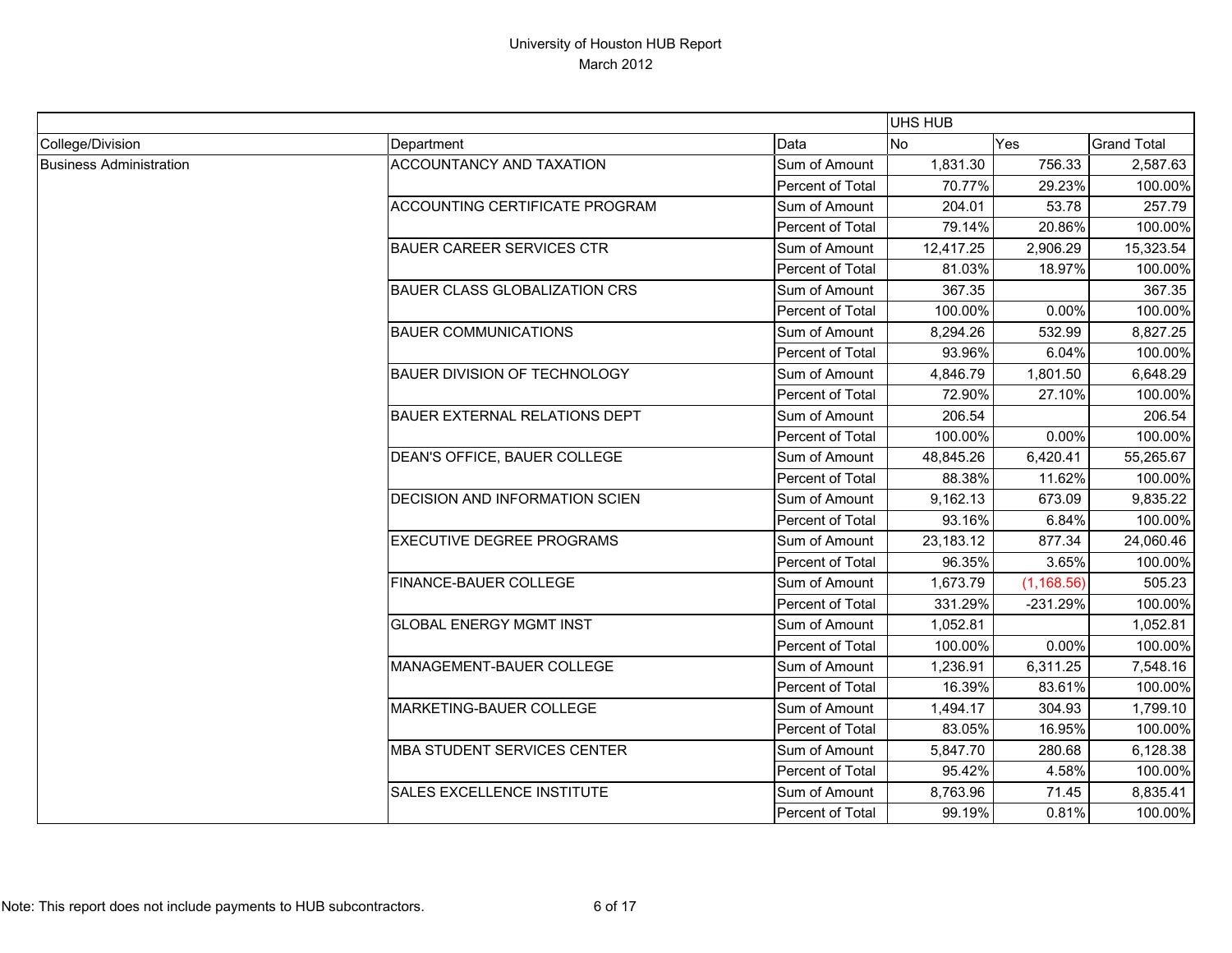|                                               |                                              |                         | <b>UHS HUB</b> |           |                    |
|-----------------------------------------------|----------------------------------------------|-------------------------|----------------|-----------|--------------------|
| College/Division                              | Department                                   | Data                    | <b>No</b>      | Yes       | <b>Grand Total</b> |
| <b>Business Administration</b>                | SMALL BUSINESS DEV CENTER                    | Sum of Amount           | 20,836.60      | 14,336.42 | 35,173.02          |
|                                               |                                              | Percent of Total        | 59.24%         | 40.76%    | 100.00%            |
|                                               | UNDERGRAD BUSINESS PROG                      | Sum of Amount           | 1,096.19       | 1,855.00  | 2,951.19           |
|                                               |                                              | Percent of Total        | 37.14%         | 62.86%    | 100.00%            |
|                                               | <b>WOLFF CTR FOR ENTREPRENEURSHIP</b>        | Sum of Amount           | 1,382.60       | 2,841.10  | 4,223.70           |
|                                               |                                              | Percent of Total        | 32.73%         | 67.27%    | 100.00%            |
| Business Administration Sum of Amount         |                                              |                         | 152,742.74     | 38,854.00 | 191,596.74         |
| Business Administration Percent of Total      |                                              |                         | 79.72%         | 20.28%    | 100.00%            |
| Chancellor/President                          | CENTER FOR STUDENTS W/DISABILITIES           | Sum of Amount           | 52,594.90      |           | 52,594.90          |
|                                               |                                              | Percent of Total        | 100.00%        | 0.00%     | 100.00%            |
|                                               | <b>COMMUNITY RELATIONS &amp; INST ACCESS</b> | Sum of Amount           | 500.00         | 457.80    | 957.80             |
|                                               |                                              | Percent of Total        | 52.20%         | 47.80%    | 100.00%            |
|                                               | <b>LGBT RESOURCE CENTER</b>                  | Sum of Amount           | 4.99           |           | 4.99               |
|                                               |                                              | Percent of Total        | 100.00%        | 0.00%     | 100.00%            |
|                                               | OFFICE EQUAL OPPORTUNITY SRVS                | Sum of Amount           | 931.66         | 814.46    | 1,746.12           |
|                                               |                                              | Percent of Total        | 53.36%         | 46.64%    | 100.00%            |
|                                               | OFFICE OF SPECIAL EVENTS                     | Sum of Amount           | 13,715.97      | 7,248.00  | 20,963.97          |
|                                               |                                              | Percent of Total        | 65.43%         | 34.57%    | 100.00%            |
|                                               | <b>PRESIDENT</b>                             | Sum of Amount           | 4,681.02       | 645.44    | 5,326.46           |
|                                               |                                              | Percent of Total        | 87.88%         | 12.12%    | 100.00%            |
|                                               | <b>STAFF COUNCIL</b>                         | Sum of Amount           | 260.00         |           | 260.00             |
|                                               |                                              | Percent of Total        | 100.00%        | 0.00%     | 100.00%            |
|                                               | <b>WOMEN'S RESOURCE CENTER</b>               | Sum of Amount           | 134.44         | 160.13    | 294.57             |
|                                               |                                              | <b>Percent of Total</b> | 45.64%         | 54.36%    | 100.00%            |
| Chancellor/President Sum of Amount            |                                              |                         | 72,822.98      | 9,325.83  | 82,148.81          |
| <b>IChancellor/President Percent of Total</b> |                                              |                         | 88.65%         | 11.35%    | 100.00%            |
| Education                                     | <b>ASIAN AMERICAN STUDIES</b>                | Sum of Amount           | 12,603.65      | 642.73    | 13,246.38          |
|                                               |                                              | Percent of Total        | 95.15%         | 4.85%     | 100.00%            |
|                                               | CENTER FOR INFO TECH IN EDUCATION            | Sum of Amount           | 19,084.35      | (399.99)  | 18,684.36          |
|                                               |                                              | Percent of Total        | 102.14%        | $-2.14%$  | 100.00%            |
|                                               | <b>CONSISTENCY MGMT &amp; COOP DISCIP</b>    | Sum of Amount           | 2,555.30       | 496.60    | 3,051.90           |
|                                               |                                              | Percent of Total        | 83.73%         | 16.27%    | 100.00%            |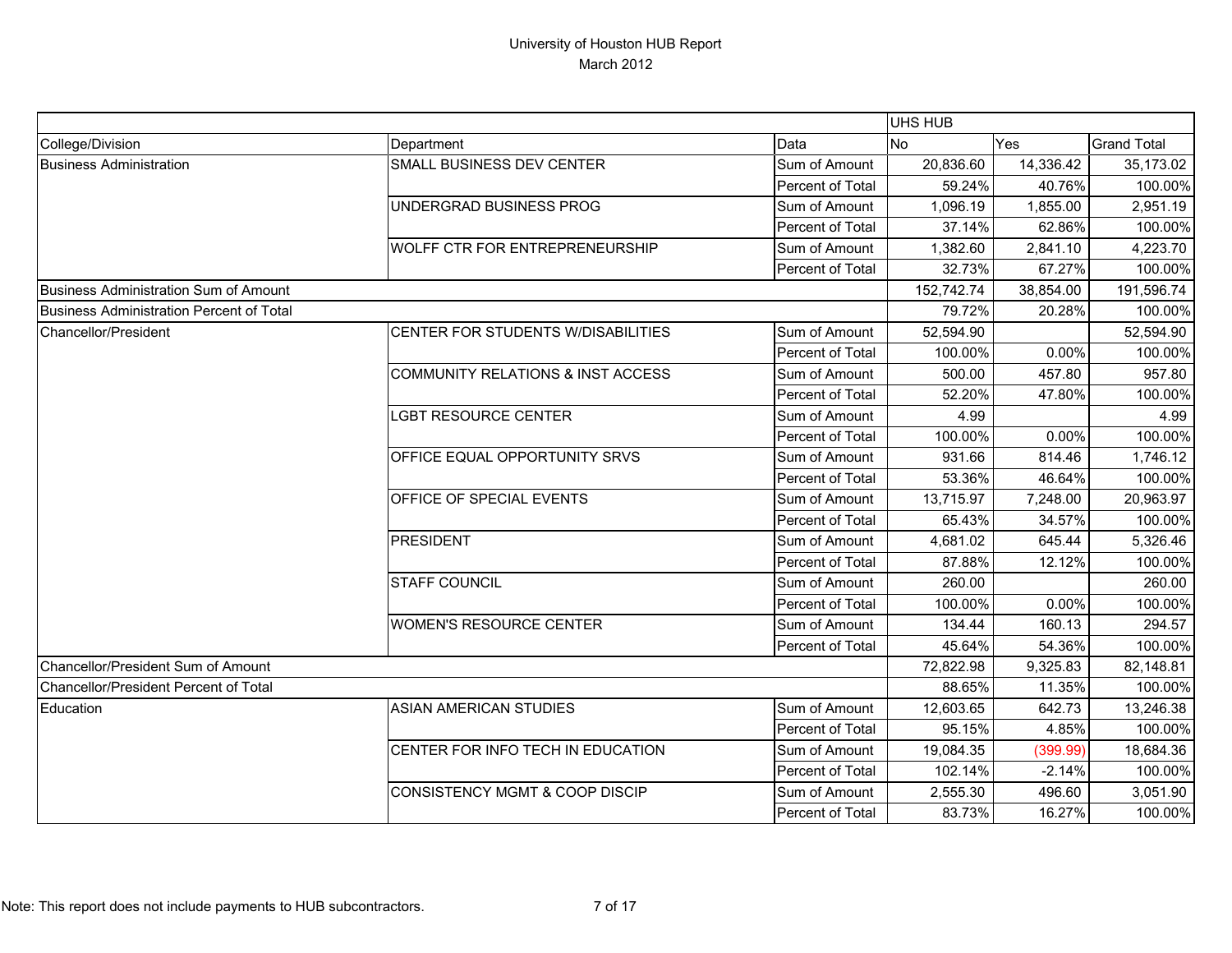|                                   |                                         |                  | <b>UHS HUB</b> |           |                    |
|-----------------------------------|-----------------------------------------|------------------|----------------|-----------|--------------------|
| College/Division                  | Department                              | Data             | <b>No</b>      | Yes       | <b>Grand Total</b> |
| Education                         | <b>CURRICULUM AND INSTRUCTION</b>       | Sum of Amount    | 59,432.09      | 5,851.51  | 65,283.60          |
|                                   |                                         | Percent of Total | 91.04%         | 8.96%     | 100.00%            |
|                                   | <b>DEAN, EDUCATION</b>                  | Sum of Amount    | 9,172.70       | 1,921.42  | 11,094.12          |
|                                   |                                         | Percent of Total | 82.68%         | 17.32%    | 100.00%            |
|                                   | EDUC EFFECTIVENESS & OUTREACH           | Sum of Amount    | 5,173.25       |           | 5,173.25           |
|                                   |                                         | Percent of Total | 100.00%        | 0.00%     | 100.00%            |
|                                   | EDUCATIONAL PSYCHOLOGY                  | Sum of Amount    | 2,548.45       | 2,405.10  | 4,953.55           |
|                                   |                                         | Percent of Total | 51.45%         | 48.55%    | 100.00%            |
|                                   | INSTITUTE FOR URBAN EDUCATION           | Sum of Amount    | 313.34         | 171.43    | 484.77             |
|                                   |                                         | Percent of Total | 64.64%         | 35.36%    | 100.00%            |
| <b>Education Sum of Amount</b>    |                                         |                  | 110,883.13     | 11,088.80 | 121,971.93         |
| <b>Education Percent of Total</b> |                                         |                  | 90.91%         | 9.09%     | 100.00%            |
| Engineering                       | <b>BIOMEDICAL ENGINEERING</b>           | Sum of Amount    | 25,953.88      | 7,933.77  | 33,887.65          |
|                                   |                                         | Percent of Total | 76.59%         | 23.41%    | 100.00%            |
|                                   | <b>CHEMICAL ENGINEERING</b>             | Sum of Amount    | 127,383.21     | 9,970.16  | 137,353.37         |
|                                   |                                         | Percent of Total | 92.74%         | 7.26%     | 100.00%            |
|                                   | <b>CIVIL ENGINEERING</b>                | Sum of Amount    | 16,186.37      | 32,265.19 | 48,451.56          |
|                                   |                                         | Percent of Total | 33.41%         | 66.59%    | 100.00%            |
|                                   | <b>CTR FOR INNOVATIVE GROUTING</b>      | Sum of Amount    | 1,385.52       |           | 1,385.52           |
|                                   |                                         | Percent of Total | 100.00%        | 0.00%     | 100.00%            |
|                                   | <b>DEAN, ENGINEERING</b>                | Sum of Amount    | 28,445.81      | 2,232.97  | 30,678.78          |
|                                   |                                         | Percent of Total | 92.72%         | 7.28%     | 100.00%            |
|                                   | <b>ELECTRICAL ENGINEERING</b>           | Sum of Amount    | 149,974.04     | 62,544.42 | 212,518.46         |
|                                   |                                         | Percent of Total | 70.57%         | 29.43%    | 100.00%            |
|                                   | <b>ENGINEERING SERVICES</b>             | Sum of Amount    | 1,074.53       | 372.46    | 1,446.99           |
|                                   |                                         | Percent of Total | 74.26%         | 25.74%    | 100.00%            |
|                                   | <b>INDUSTRIAL ENGINEERING</b>           | Sum of Amount    | 6,486.36       | 576.22    | 7,062.58           |
|                                   |                                         | Percent of Total | 91.84%         | 8.16%     | 100.00%            |
|                                   | <b>INTEGRATED BIO &amp; NANO SYSTEM</b> | Sum of Amount    | 518.33         |           | 518.33             |
|                                   |                                         | Percent of Total | 100.00%        | 0.00%     | 100.00%            |
|                                   | <b>MECHANICAL ENGINEERING</b>           | Sum of Amount    | 15,431.58      | 11,482.00 | 26,913.58          |
|                                   |                                         | Percent of Total | 57.34%         | 42.66%    | 100.00%            |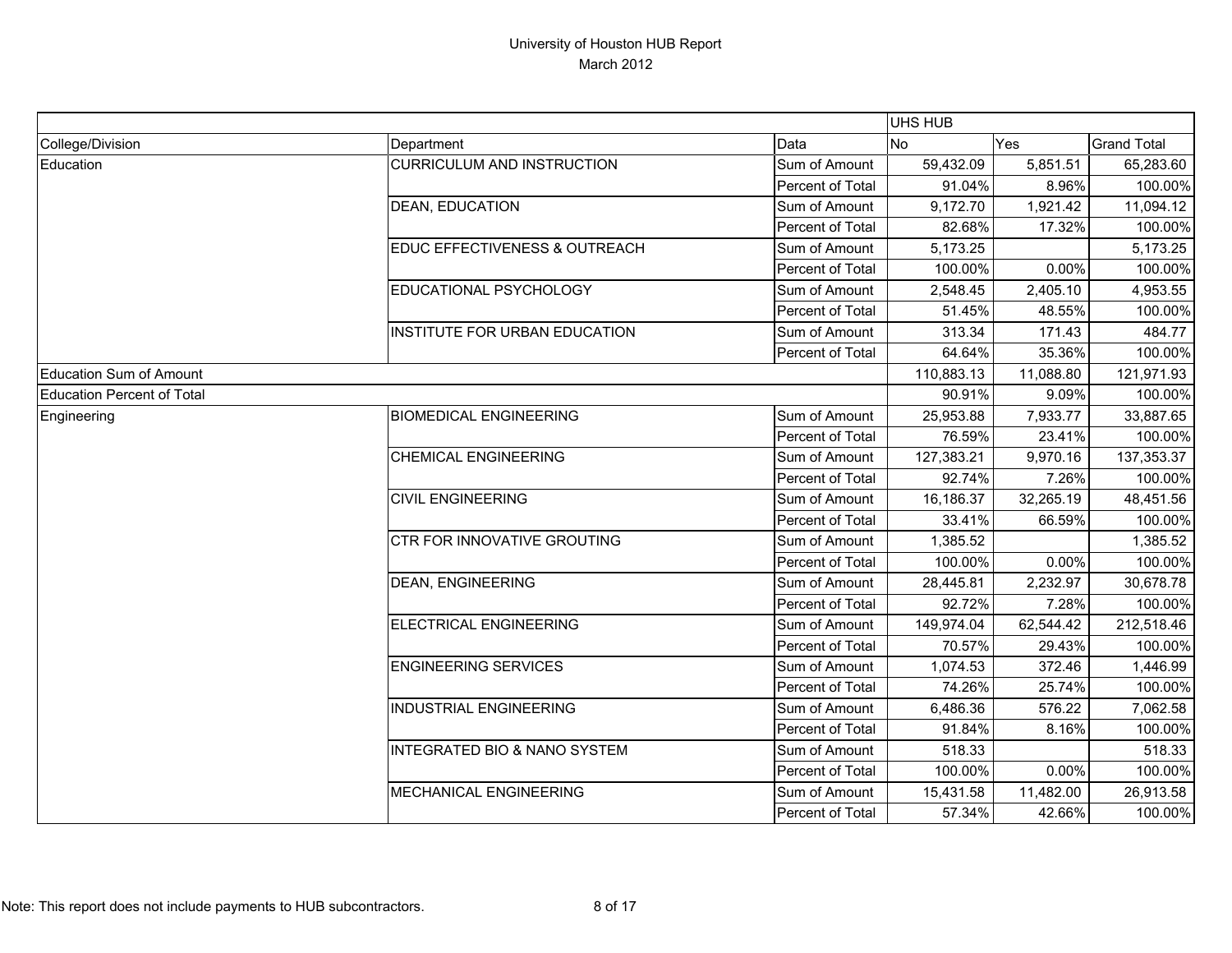|                                                  |                                           |                  | UHS HUB    |            |                    |
|--------------------------------------------------|-------------------------------------------|------------------|------------|------------|--------------------|
| College/Division                                 | Department                                | Data             | No         | Yes        | <b>Grand Total</b> |
| Engineering                                      | NATL CTR FOR AIRBORNE LASER MAPPING       | Sum of Amount    | 183.48     |            | 183.48             |
|                                                  |                                           | Percent of Total | 100.00%    | 0.00%      | 100.00%            |
|                                                  | <b>WIND ENERGY CENTER</b>                 | Sum of Amount    | 49,234.71  |            | 49,234.71          |
|                                                  |                                           | Percent of Total | 100.00%    | 0.00%      | 100.00%            |
| <b>Engineering Sum of Amount</b>                 |                                           |                  | 422,257.82 | 127,377.19 | 549,635.01         |
| Engineering Percent of Total                     |                                           |                  | 76.83%     | 23.17%     | 100.00%            |
| Graduate College of Social Work                  | ADMISSIONS-GCSW                           | Sum of Amount    |            | 224.94     | 224.94             |
|                                                  |                                           | Percent of Total | 0.00%      | 100.00%    | 100.00%            |
|                                                  | <b>AMERICAN HUMANICS</b>                  | Sum of Amount    | 2,100.00   | 393.71     | 2,493.71           |
|                                                  |                                           | Percent of Total | 84.21%     | 15.79%     | 100.00%            |
|                                                  | CHILD & FAMILY CENTER                     | Sum of Amount    | 1,693.18   | 242.57     | 1,935.75           |
|                                                  |                                           | Percent of Total | 87.47%     | 12.53%     | 100.00%            |
|                                                  | <b>CTR DRUG &amp; SOCIAL POLICY RESRC</b> | Sum of Amount    | 4,800.00   | 201.78     | 5,001.78           |
|                                                  |                                           | Percent of Total | 95.97%     | 4.03%      | 100.00%            |
|                                                  | CTR FOR HEALTH EQUITY & EVAL              | Sum of Amount    | 1,000.00   |            | 1,000.00           |
|                                                  |                                           | Percent of Total | 100.00%    | 0.00%      | 100.00%            |
|                                                  | <b>DEAN, SOCIAL WORK</b>                  | Sum of Amount    | 3,769.15   | 1,646.77   | 5,415.92           |
|                                                  |                                           | Percent of Total | 69.59%     | 30.41%     | 100.00%            |
|                                                  | DEVELOPMENT-GCSW                          | Sum of Amount    |            | 52.94      | 52.94              |
|                                                  |                                           | Percent of Total | 0.00%      | 100.00%    | 100.00%            |
|                                                  | <b>FIELD OFFICE</b>                       | Sum of Amount    |            | 471.17     | 471.17             |
|                                                  |                                           | Percent of Total | 0.00%      | 100.00%    | 100.00%            |
|                                                  | <b>GCSW INFORMATION TECHNOLOGY</b>        | Sum of Amount    | 528.32     |            | 528.32             |
|                                                  |                                           | Percent of Total | 100.00%    | 0.00%      | 100.00%            |
|                                                  | <b>GCSW STUDENT SERVICES</b>              | Sum of Amount    |            | 45.77      | 45.77              |
|                                                  |                                           | Percent of Total | $0.00\%$   | 100.00%    | 100.00%            |
|                                                  | OFFICE OF COMMUNITY PROJECTS              | Sum of Amount    |            | 173.00     | 173.00             |
|                                                  |                                           | Percent of Total | 0.00%      | 100.00%    | 100.00%            |
|                                                  | <b>PHD PROGRAM</b>                        | Sum of Amount    | 185.00     | 83.93      | 268.93             |
|                                                  |                                           | Percent of Total | 68.79%     | 31.21%     | 100.00%            |
| Graduate College of Social Work Sum of Amount    |                                           |                  | 14,075.65  | 3,536.58   | 17,612.23          |
| Graduate College of Social Work Percent of Total |                                           |                  | 79.92%     | 20.08%     | 100.00%            |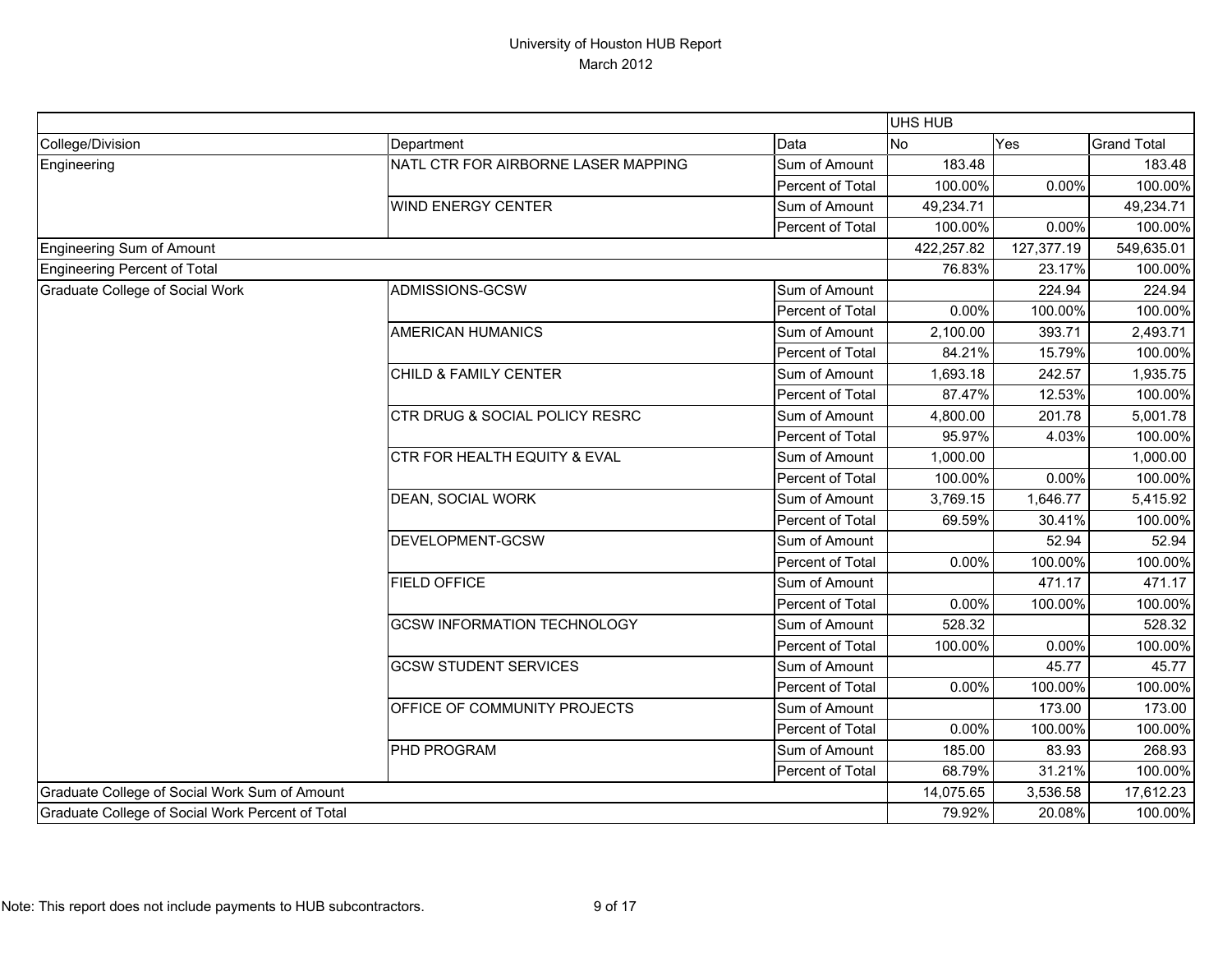|                                                  |                                     |                  | UHS HUB    |          |                    |
|--------------------------------------------------|-------------------------------------|------------------|------------|----------|--------------------|
| College/Division                                 | Department                          | Data             | <b>No</b>  | Yes      | <b>Grand Total</b> |
| <b>Honors College</b>                            | <b>DEAN, HONORS COLLEGE</b>         | Sum of Amount    | 8,758.20   | 3,134.83 | 11,893.03          |
|                                                  |                                     | Percent of Total | 73.64%     | 26.36%   | 100.00%            |
| Honors College Sum of Amount                     |                                     |                  | 8,758.20   | 3,134.83 | 11,893.03          |
| Honors College Percent of Total                  |                                     |                  | 73.64%     | 26.36%   | 100.00%            |
| Hotel and Restaurant Management                  | DEAN, HOTEL & RESTAURANT MANAG      | Sum of Amount    | 10,818.78  |          | 10,818.78          |
|                                                  |                                     | Percent of Total | 100.00%    | 0.00%    | 100.00%            |
|                                                  | HOTEL AND RESTAURANT MANAGEMENT     | Sum of Amount    | 285,945.36 | 7,682.78 | 293,628.14         |
|                                                  |                                     | Percent of Total | 97.38%     | 2.62%    | 100.00%            |
| Hotel and Restaurant Management Sum of Amount    |                                     |                  | 296,764.14 | 7,682.78 | 304,446.92         |
| Hotel and Restaurant Management Percent of Total |                                     |                  | 97.48%     | 2.52%    | 100.00%            |
| Law Center                                       | <b>BLAKELEY INSTITUTE</b>           | Sum of Amount    | 2,123.50   |          | 2,123.50           |
|                                                  |                                     | Percent of Total | 100.00%    | 0.00%    | 100.00%            |
|                                                  | <b>BUSINESS SERVICES, LAW</b>       | Sum of Amount    | 53,061.33  | 6,892.84 | 59,954.17          |
|                                                  |                                     | Percent of Total | 88.50%     | 11.50%   | 100.00%            |
|                                                  | <b>CAREER SERVICES, LAW</b>         | Sum of Amount    | 1,629.09   | 1,668.43 | 3,297.52           |
|                                                  |                                     | Percent of Total | 49.40%     | 50.60%   | 100.00%            |
|                                                  | CHAIRS AND PROFESSORSHIPS, LAW      | Sum of Amount    | 16,399.96  | 8,195.00 | 24,594.96          |
|                                                  |                                     | Percent of Total | 66.68%     | 33.32%   | 100.00%            |
|                                                  | DEAN, LAW                           | Sum of Amount    | 7,452.52   |          | 7,452.52           |
|                                                  |                                     | Percent of Total | 100.00%    | 0.00%    | 100.00%            |
|                                                  | FACILITIES, LAW                     | Sum of Amount    | 239.95     | 468.05   | 708.00             |
|                                                  |                                     | Percent of Total | 33.89%     | 66.11%   | 100.00%            |
|                                                  | <b>FACULTY SUPPORT LAW</b>          | Sum of Amount    | 1,515.38   | 1,845.01 | 3,360.39           |
|                                                  |                                     | Percent of Total | 45.10%     | 54.90%   | 100.00%            |
|                                                  | HEALTH LAW & POLICY INSTITUTE       | Sum of Amount    | 4,650.34   |          | 4,650.34           |
|                                                  |                                     | Percent of Total | 100.00%    | 0.00%    | 100.00%            |
|                                                  | INST OF HIGHER EDU & GOVERNANCE LAW | Sum of Amount    | 26.87      |          | 26.87              |
|                                                  |                                     | Percent of Total | 100.00%    | 0.00%    | 100.00%            |
|                                                  | LAW INFORMATION TECHNOLOGY          | Sum of Amount    | 2,299.73   | 438.87   | 2,738.60           |
|                                                  |                                     | Percent of Total | 83.97%     | 16.03%   | 100.00%            |
|                                                  | <b>LAW LIBRARY</b>                  | Sum of Amount    | 3,180.34   | 446.32   | 3,626.66           |
|                                                  |                                     | Percent of Total | 87.69%     | 12.31%   | 100.00%            |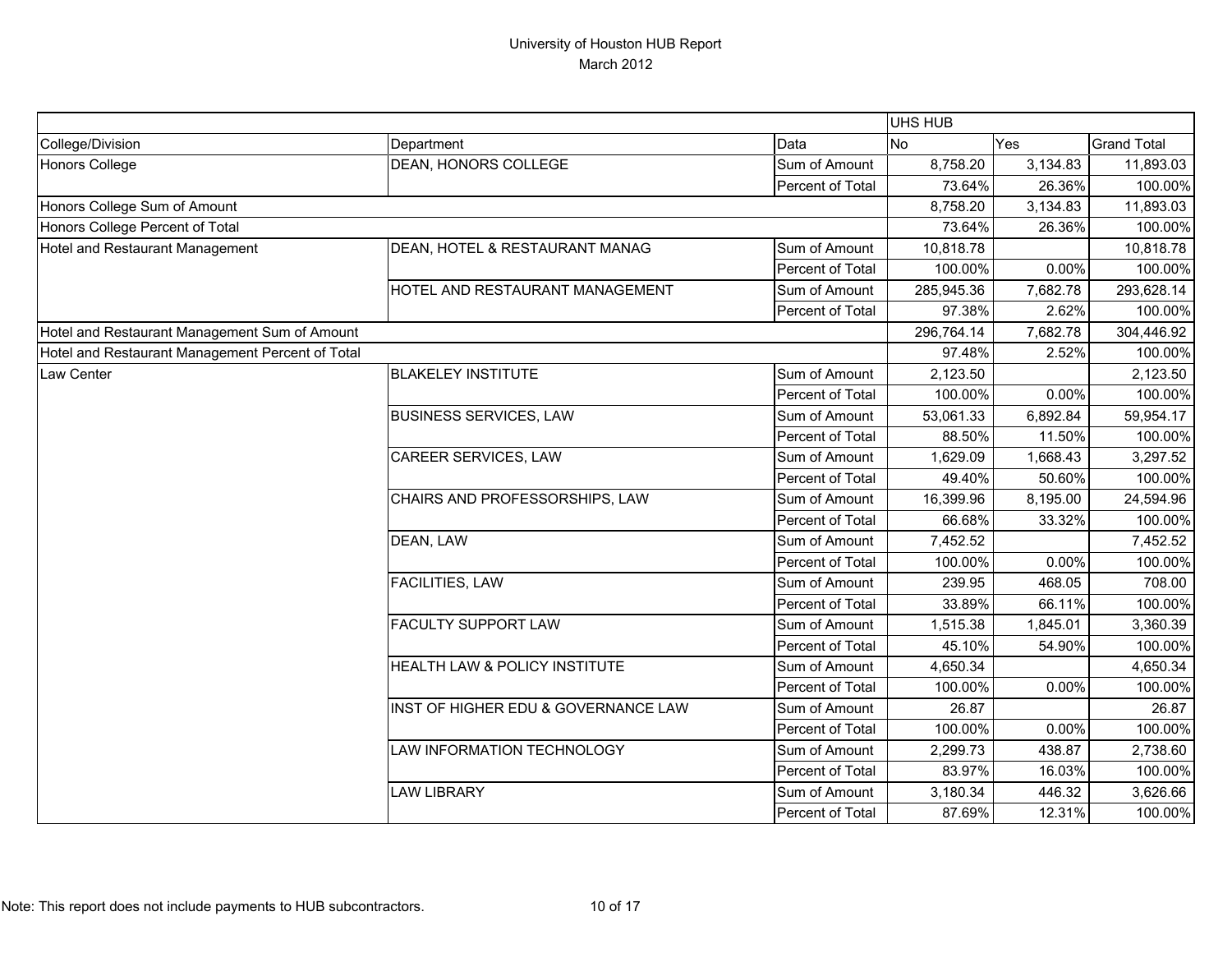|                                  |                                 |                  | <b>UHS HUB</b> |           |                    |
|----------------------------------|---------------------------------|------------------|----------------|-----------|--------------------|
| College/Division                 | Department                      | Data             | No             | Yes       | <b>Grand Total</b> |
| Law Center                       | LEGAL AID CLINIC, LAW           | Sum of Amount    | 940.98         | 813.56    | 1,754.54           |
|                                  |                                 | Percent of Total | 53.63%         | 46.37%    | 100.00%            |
|                                  | LEGAL RESEARCH & WRITING, LAW   | Sum of Amount    | 3,538.81       | 274.81    | 3,813.62           |
|                                  |                                 | Percent of Total | 92.79%         | 7.21%     | 100.00%            |
|                                  | PUBLIC RELS & MARKETING, LAW    | Sum of Amount    | 1,791.00       | 466.00    | 2,257.00           |
|                                  |                                 | Percent of Total | 79.35%         | 20.65%    | 100.00%            |
|                                  | STUDENT ORGANIZATION, LAW       | Sum of Amount    | 35.50          |           | 35.50              |
|                                  |                                 | Percent of Total | 100.00%        | 0.00%     | 100.00%            |
|                                  | STUDENT SERVICES, LAW           | Sum of Amount    | 4,183.28       | 963.38    | 5,146.66           |
|                                  |                                 | Percent of Total | 81.28%         | 18.72%    | 100.00%            |
| Law Center Sum of Amount         |                                 |                  | 103,068.58     | 22,472.27 | 125,540.85         |
| Law Center Percent of Total      |                                 |                  | 82.10%         | 17.90%    | 100.00%            |
| Liberal Arts and Social Sciences | <b>AEROSPACE STUDIES</b>        | Sum of Amount    |                | 1,049.09  | 1,049.09           |
|                                  |                                 | Percent of Total | 0.00%          | 100.00%   | 100.00%            |
|                                  | AFRICAN-AMERICAN STUDIES        | Sum of Amount    | 455.00         | 211.68    | 666.68             |
|                                  |                                 | Percent of Total | 68.25%         | 31.75%    | 100.00%            |
|                                  | <b>ART</b>                      | Sum of Amount    | 15,380.61      | 4,145.23  | 19,525.84          |
|                                  |                                 | Percent of Total | 78.77%         | 21.23%    | 100.00%            |
|                                  | <b>ARTE PUBLICO</b>             | Sum of Amount    | 13,760.83      | 394.81    | 14,155.64          |
|                                  |                                 | Percent of Total | 97.21%         | 2.79%     | 100.00%            |
|                                  | <b>BAND</b>                     | Sum of Amount    | 3,695.82       |           | 3,695.82           |
|                                  |                                 | Percent of Total | 100.00%        | 0.00%     | 100.00%            |
|                                  | <b>BLAFFER GALLERY</b>          | Sum of Amount    | 4,189.96       | 353.07    | 4,543.03           |
|                                  |                                 | Percent of Total | 92.23%         | 7.77%     | 100.00%            |
|                                  | CENTER FOR PUBLIC HISTORY       | Sum of Amount    | 3,002.67       | 83.76     | 3,086.43           |
|                                  |                                 | Percent of Total | 97.29%         | 2.71%     | 100.00%            |
|                                  | CENTER FOR PUBLIC POLICY        | Sum of Amount    | 9,499.60       | 115.40    | 9,615.00           |
|                                  |                                 | Percent of Total | 98.80%         | 1.20%     | 100.00%            |
|                                  | <b>COMMUNICATION</b>            | Sum of Amount    | 23,760.02      | 11,243.32 | 35,003.34          |
|                                  |                                 | Percent of Total | 67.88%         | 32.12%    | 100.00%            |
|                                  | <b>COMMUNICATIONS DISORDERS</b> | Sum of Amount    | 10,727.05      | 400.58    | 11,127.63          |
|                                  |                                 | Percent of Total | 96.40%         | 3.60%     | 100.00%            |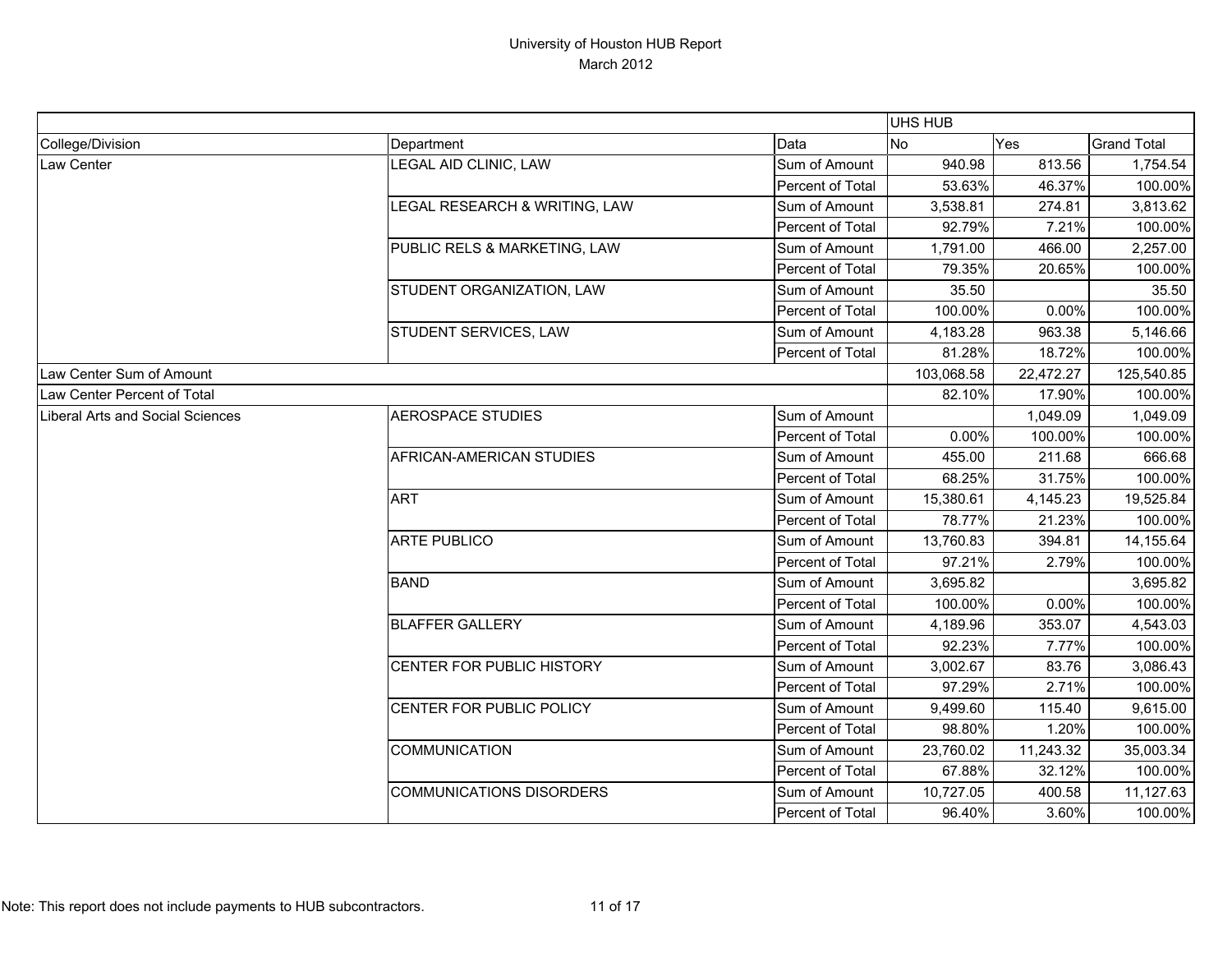|                                  |                                     |                  | <b>UHS HUB</b> |           |                    |
|----------------------------------|-------------------------------------|------------------|----------------|-----------|--------------------|
| College/Division                 | Department                          | Data             | <b>No</b>      | Yes       | <b>Grand Total</b> |
| Liberal Arts and Social Sciences | <b>COMPARATIVE CULTURAL STUDIES</b> | Sum of Amount    | 1,599.70       |           | 1,599.70           |
|                                  |                                     | Percent of Total | 100.00%        | 0.00%     | 100.00%            |
|                                  | <b>CWMCA CENTER FOR THE ARTS</b>    | Sum of Amount    | 1,853.35       | 154.93    | 2,008.28           |
|                                  |                                     | Percent of Total | 92.29%         | 7.71%     | 100.00%            |
|                                  | DEAN, LIBERAL ARTS & SOC SCI        | Sum of Amount    | 30,888.55      | 934.75    | 31,823.30          |
|                                  |                                     | Percent of Total | 97.06%         | 2.94%     | 100.00%            |
|                                  | <b>ECONOMICS</b>                    | Sum of Amount    | 1,973.68       | 346.70    | 2,320.38           |
|                                  |                                     | Percent of Total | 85.06%         | 14.94%    | 100.00%            |
|                                  | <b>ENGLISH</b>                      | Sum of Amount    | 14,663.66      | 2,228.11  | 16,891.77          |
|                                  |                                     | Percent of Total | 86.81%         | 13.19%    | 100.00%            |
|                                  | HEALTH AND HUMAN PERFORMANCE        | Sum of Amount    | 120,912.76     | 2,665.59  | 123,578.35         |
|                                  |                                     | Percent of Total | 97.84%         | 2.16%     | 100.00%            |
|                                  | <b>HISPANIC STUDIES</b>             | Sum of Amount    | 1,578.95       |           | 1,578.95           |
|                                  |                                     | Percent of Total | 100.00%        | 0.00%     | 100.00%            |
|                                  | <b>HISTORY</b>                      | Sum of Amount    | 4,219.20       | 344.07    | 4,563.27           |
|                                  |                                     | Percent of Total | 92.46%         | 7.54%     | 100.00%            |
|                                  | MEXICAN-AMERICAN STUDIES            | Sum of Amount    | 1,442.00       | 1,404.38  | 2,846.38           |
|                                  |                                     | Percent of Total | 50.66%         | 49.34%    | 100.00%            |
|                                  | <b>MILITARY SCIENCE</b>             | Sum of Amount    | 254.40         | 275.00    | 529.40             |
|                                  |                                     | Percent of Total | 48.05%         | 51.95%    | 100.00%            |
|                                  | MODERN AND CLASSICAL LANGUAGES      | Sum of Amount    | 597.98         | 443.15    | 1,041.13           |
|                                  |                                     | Percent of Total | 57.44%         | 42.56%    | 100.00%            |
|                                  | <b>MUSIC</b>                        | Sum of Amount    | 29,293.95      | 770.32    | 30,064.27          |
|                                  |                                     | Percent of Total | 97.44%         | 2.56%     | 100.00%            |
|                                  | PHILOSOPHY                          | Sum of Amount    | 701.03         | 96.92     | 797.95             |
|                                  |                                     | Percent of Total | 87.85%         | 12.15%    | 100.00%            |
|                                  | POLITICAL SCIENCE                   | Sum of Amount    | 986.10         | 2,010.58  | 2,996.68           |
|                                  |                                     | Percent of Total | 32.91%         | 67.09%    | 100.00%            |
|                                  | <b>PSYCHOLOGY</b>                   | Sum of Amount    | 43,753.01      | 32,617.42 | 76,370.43          |
|                                  |                                     | Percent of Total | 57.29%         | 42.71%    | 100.00%            |
|                                  | <b>SOCIOLOGY</b>                    | Sum of Amount    | 427.86         | 1,606.82  | 2,034.68           |
|                                  |                                     | Percent of Total | 21.03%         | 78.97%    | 100.00%            |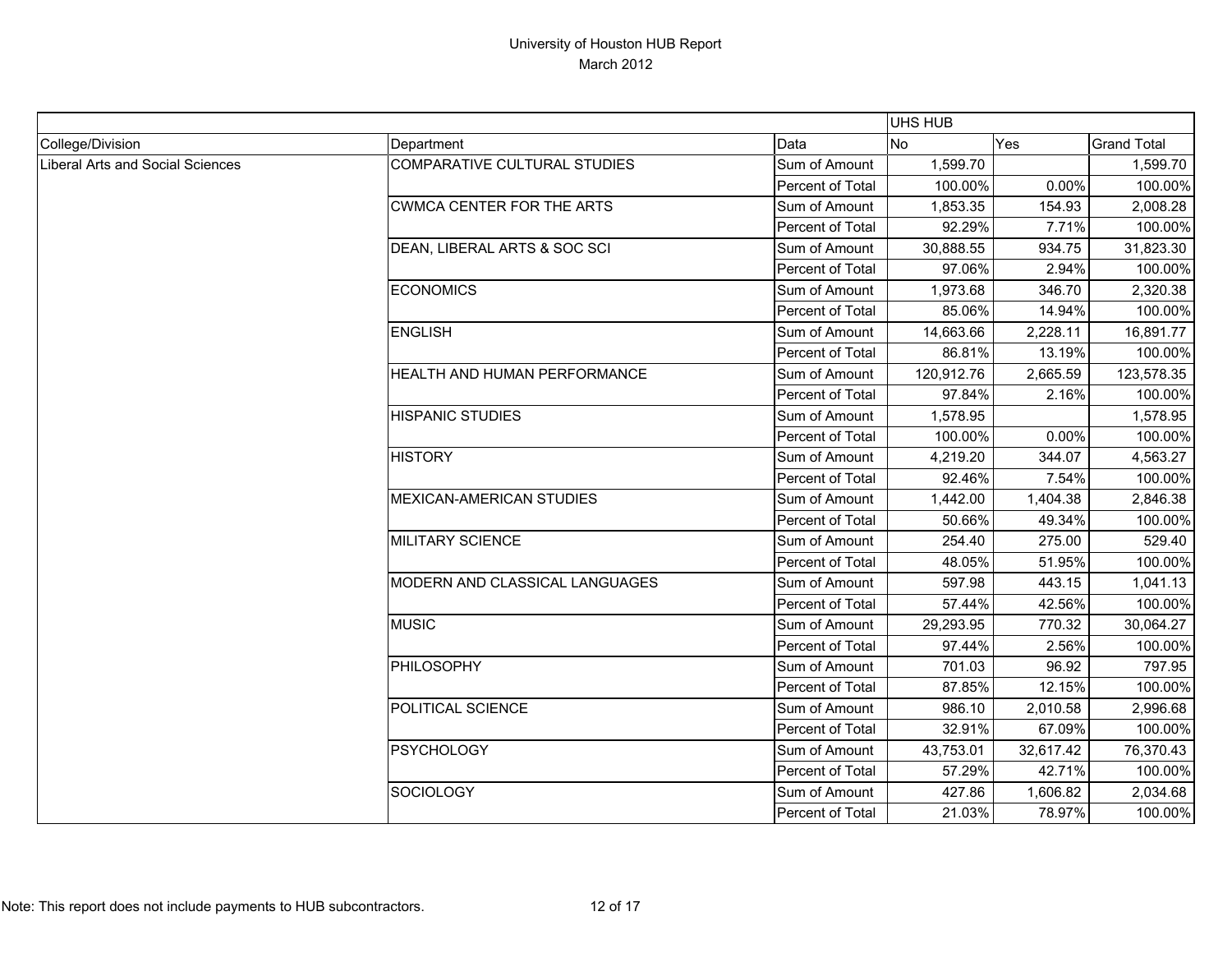|                                                   |                                               |                  | UHS HUB    |            |                    |
|---------------------------------------------------|-----------------------------------------------|------------------|------------|------------|--------------------|
| College/Division                                  | Department                                    | Data             | <b>No</b>  | Yes        | <b>Grand Total</b> |
| Liberal Arts and Social Sciences                  | <b>THEATER</b>                                | Sum of Amount    | 10,269.11  | 251.58     | 10,520.69          |
|                                                   |                                               | Percent of Total | 97.61%     | 2.39%      | 100.00%            |
|                                                   | <b>WOMEN'S STUDIES PROGRAM</b>                | Sum of Amount    | 3,359.60   | 126.41     | 3,486.01           |
|                                                   |                                               | Percent of Total | 96.37%     | 3.63%      | 100.00%            |
|                                                   | <b>WRITING CENTER</b>                         | Sum of Amount    | 479.16     | 320.13     | 799.29             |
|                                                   |                                               | Percent of Total | 59.95%     | 40.05%     | 100.00%            |
| Liberal Arts and Social Sciences Sum of Amount    |                                               |                  | 353,725.61 | 64,593.80  | 418,319.41         |
| Liberal Arts and Social Sciences Percent of Total |                                               |                  | 84.56%     | 15.44%     | 100.00%            |
| Library                                           | UNIVERSITY LIBRARIES                          | Sum of Amount    | 220,718.91 | 13,834.74  | 234,553.65         |
|                                                   |                                               | Percent of Total | 94.10%     | 5.90%      | 100.00%            |
| Library Sum of Amount                             |                                               |                  | 220,718.91 | 13,834.74  | 234,553.65         |
| Library Percent of Total                          |                                               |                  | 94.10%     | 5.90%      | 100.00%            |
| Natural Science and Mathematics                   | <b>BIOLOGY &amp; BIOCHEMISTRY</b>             | Sum of Amount    | 128,901.95 | 2,822.00   | 131,723.95         |
|                                                   |                                               | Percent of Total | 97.86%     | 2.14%      | 100.00%            |
|                                                   | <b>CHEMISTRY</b>                              | Sum of Amount    | 145,376.02 | 49,649.66  | 195,025.68         |
|                                                   |                                               | Percent of Total | 74.54%     | 25.46%     | 100.00%            |
|                                                   | <b>COMPUTER SCIENCE</b>                       | Sum of Amount    | 24,138.61  | 4,525.97   | 28,664.58          |
|                                                   |                                               | Percent of Total | 84.21%     | 15.79%     | 100.00%            |
|                                                   | CTR FOR NUCLEAR RECEPTORS & CELL SIGNALING    | Sum of Amount    | 211,480.88 | 15,702.81  | 227,183.69         |
|                                                   |                                               | Percent of Total | 93.09%     | 6.91%      | 100.00%            |
|                                                   | DEAN, NATURAL SCIENCE & MATHE                 | Sum of Amount    | 63,230.93  | 97,108.33  | 160,339.26         |
|                                                   |                                               | Percent of Total | 39.44%     | 60.56%     | 100.00%            |
|                                                   | EARTH AND ATMOSPHERIC SCIENCES                | Sum of Amount    | 70,680.45  | 13,832.78  | 84,513.23          |
|                                                   |                                               | Percent of Total | 83.63%     | 16.37%     | 100.00%            |
|                                                   | INST FOR MULTIDIM AIR QUALITY STUDIES (IMAQS) | Sum of Amount    | 22,971.92  | 29.00      | 23,000.92          |
|                                                   |                                               | Percent of Total | 99.87%     | 0.13%      | 100.00%            |
|                                                   | <b>MATHEMATICS</b>                            | Sum of Amount    | 111,862.18 | 2,473.31   | 114,335.49         |
|                                                   |                                               | Percent of Total | 97.84%     | 2.16%      | 100.00%            |
|                                                   | <b>PHYSICS</b>                                | Sum of Amount    | 28,947.00  | 4,365.55   | 33,312.55          |
|                                                   |                                               | Percent of Total | 86.90%     | 13.10%     | 100.00%            |
| Natural Science and Mathematics Sum of Amount     |                                               |                  | 807,589.94 | 190,509.41 | 998,099.35         |
| Natural Science and Mathematics Percent of Total  |                                               |                  | 80.91%     | 19.09%     | 100.00%            |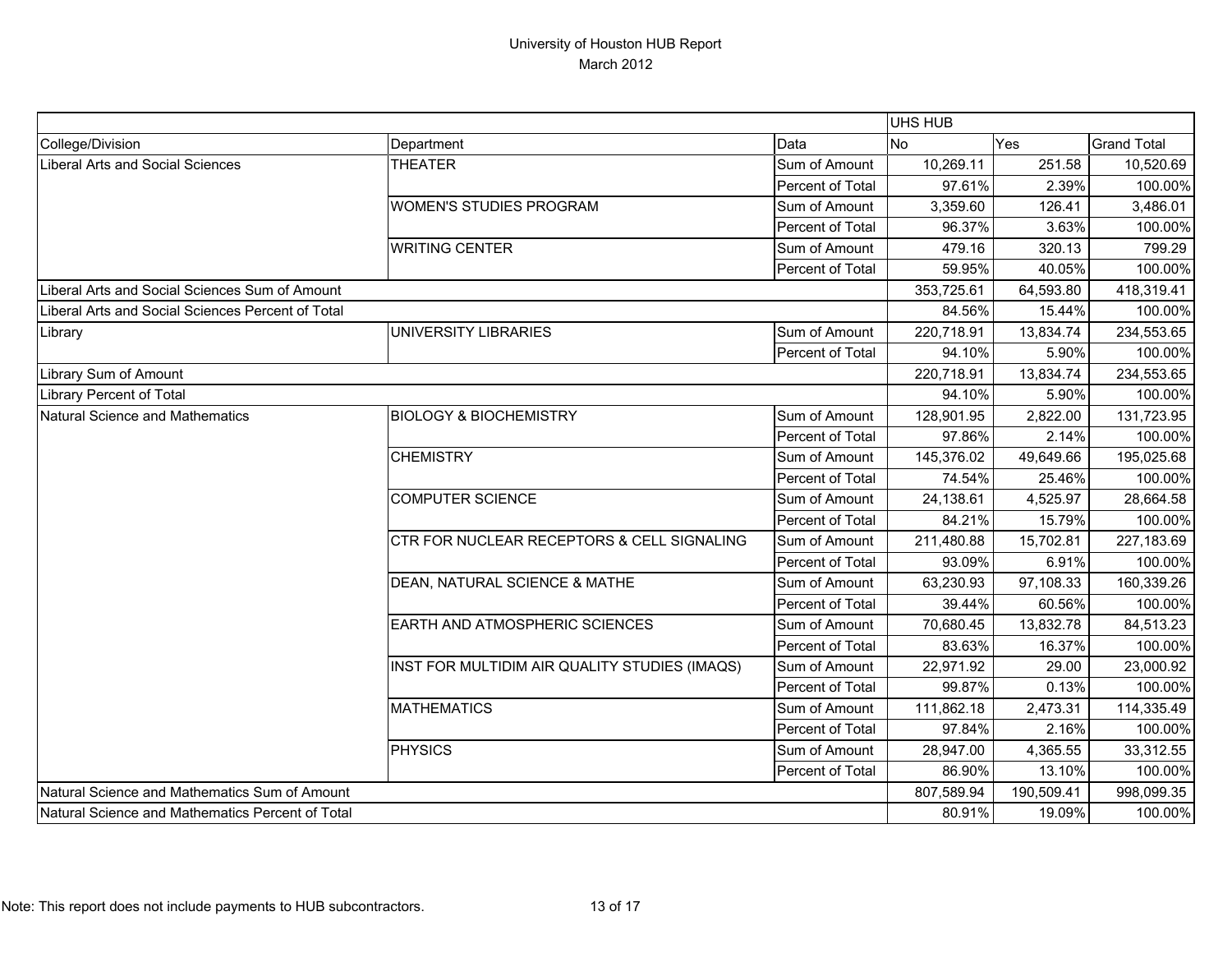|                            |                                      |                  | <b>UHS HUB</b> |            |                    |
|----------------------------|--------------------------------------|------------------|----------------|------------|--------------------|
| College/Division           | Department                           | Data             | <b>No</b>      | Yes        | <b>Grand Total</b> |
| Optometry                  | DEAN, OPTOMETRY                      | Sum of Amount    | 50,262.29      | 31,686.01  | 81,948.30          |
|                            |                                      | Percent of Total | 61.33%         | 38.67%     | 100.00%            |
|                            | OPT VISION SCIENCES                  | Sum of Amount    | 26,131.54      | 3,723.40   | 29,854.94          |
|                            |                                      | Percent of Total | 87.53%         | 12.47%     | 100.00%            |
|                            | OPTOMETRY CLINIC                     | Sum of Amount    | 85,513.61      | 5,136.72   | 90,650.33          |
|                            |                                      | Percent of Total | 94.33%         | 5.67%      | 100.00%            |
| Optometry Sum of Amount    |                                      |                  | 161,907.44     | 40,546.13  | 202,453.57         |
| Optometry Percent of Total |                                      |                  | 79.97%         | 20.03%     | 100.00%            |
| Pharmacy                   | CLINICAL PHARMACY & ADMINISTRA       | Sum of Amount    | 18,357.92      | 25,119.22  | 43,477.14          |
|                            |                                      | Percent of Total | 42.22%         | 57.78%     | 100.00%            |
|                            | DEAN, PHARMACY                       | Sum of Amount    | 26,299.13      | 2,016.70   | 28,315.83          |
|                            |                                      | Percent of Total | 92.88%         | 7.12%      | 100.00%            |
|                            | PHARMACOLOGICAL & PHARMACEUTIC       | Sum of Amount    | 49,566.02      | 218.88     | 49,784.90          |
|                            |                                      | Percent of Total | 99.56%         | 0.44%      | 100.00%            |
| Pharmacy Sum of Amount     |                                      | 94,223.07        | 27,354.80      | 121,577.87 |                    |
| Pharmacy Percent of Total  |                                      |                  | 77.50%         | 22.50%     | 100.00%            |
| Research                   | ANIMAL CARE OPERATIONS               | Sum of Amount    | 29,055.68      | 3,633.52   | 32,689.20          |
|                            |                                      | Percent of Total | 88.88%         | 11.12%     | 100.00%            |
|                            | CENTER FOR ADVANCED MATERIALS        | Sum of Amount    | 7,528.65       |            | 7,528.65           |
|                            |                                      | Percent of Total | 100.00%        | 0.00%      | 100.00%            |
|                            | CENTER FOR MATERIALS CHEMISTRY (CMC) | Sum of Amount    | 11.35          |            | 11.35              |
|                            |                                      | Percent of Total | 100.00%        | 0.00%      | 100.00%            |
|                            | CTR FOR BIOMED/ENVIRON GENOMIC       | Sum of Amount    | 1,842.07       | 503.92     | 2,345.99           |
|                            |                                      | Percent of Total | 78.52%         | 21.48%     | 100.00%            |
|                            | CTR NEURO AND BIOMECH RESEARCH       | Sum of Amount    | 2,706.07       | 93.59      | 2,799.66           |
|                            |                                      | Percent of Total | 96.66%         | 3.34%      | 100.00%            |
|                            | <b>GRANTS AND CONTRACTS</b>          | Sum of Amount    | 326.06         | 48.25      | 374.31             |
|                            |                                      | Percent of Total | 87.11%         | 12.89%     | 100.00%            |
|                            | HOUSTON COASTAL CENTER               | Sum of Amount    | 1,371.37       |            | 1,371.37           |
|                            |                                      | Percent of Total | 100.00%        | 0.00%      | 100.00%            |
|                            | INSTITUTE FOR MOLECULAR DESIGN       | Sum of Amount    | 895.75         |            | 895.75             |
|                            |                                      | Percent of Total | 100.00%        | 0.00%      | 100.00%            |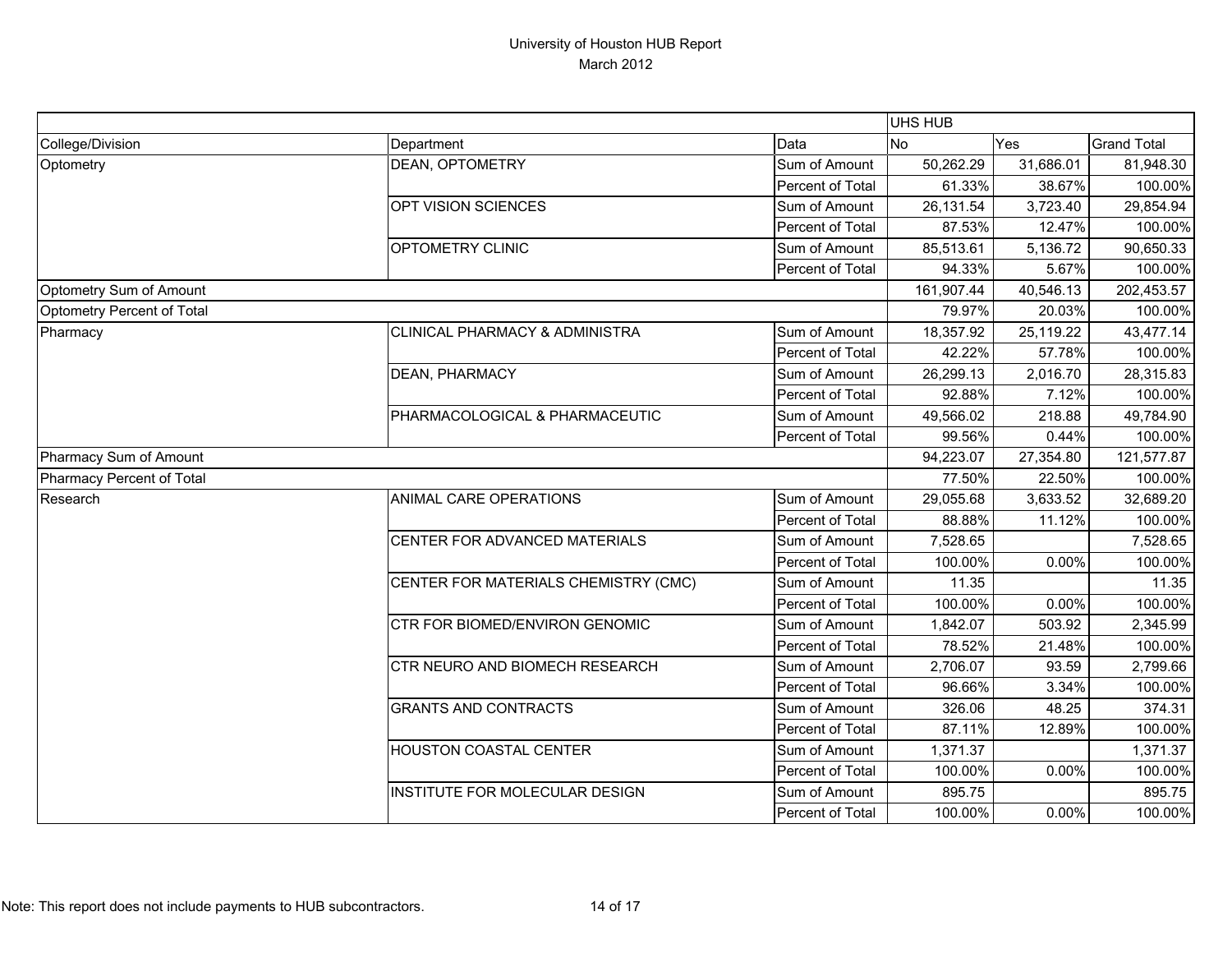|                                  |                                                |                  | <b>UHS HUB</b> |           |                    |
|----------------------------------|------------------------------------------------|------------------|----------------|-----------|--------------------|
| College/Division                 | Department                                     | Data             | No             | Yes       | <b>Grand Total</b> |
| Research                         | <b>INSTITUTE FOR NANOENERGY</b>                | Sum of Amount    | 2,399.85       | 64.72     | 2,464.57           |
|                                  |                                                | Percent of Total | 97.37%         | 2.63%     | 100.00%            |
|                                  | OFFICE OF TECHNOLOGY MANAGEMENT                | Sum of Amount    | 96,537.83      | 189.33    | 96,727.16          |
|                                  |                                                | Percent of Total | 99.80%         | 0.20%     | 100.00%            |
|                                  | <b>RESEARCH DIVISION OFFICE</b>                | Sum of Amount    | 3,117.85       | 481.97    | 3,599.82           |
|                                  |                                                | Percent of Total | 86.61%         | 13.39%    | 100.00%            |
|                                  | <b>RESEARCH FINANCIAL SERVICES</b>             | Sum of Amount    | 248.72         | 120.48    | 369.20             |
|                                  |                                                | Percent of Total | 67.37%         | 32.63%    | 100.00%            |
|                                  | <b>RESEARCH INFORMATION CENTER</b>             | Sum of Amount    | 3,555.43       | 4,928.69  | 8,484.12           |
|                                  |                                                | Percent of Total | 41.91%         | 58.09%    | 100.00%            |
|                                  | <b>RESEARCH POLICIES/COMPLIANCE/COMMITTEES</b> | Sum of Amount    | 424.28         |           | 424.28             |
|                                  |                                                | Percent of Total | 100.00%        | 0.00%     | 100.00%            |
|                                  | <b>TIMES</b>                                   | Sum of Amount    | 18,805.20      | 1,198.79  | 20,003.99          |
|                                  |                                                | Percent of Total | 94.01%         | 5.99%     | 100.00%            |
|                                  | TX CTR SUPERCONDUCTIVITY AT UH                 | Sum of Amount    | 17,638.18      | 1,406.10  | 19,044.28          |
|                                  |                                                | Percent of Total | 92.62%         | 7.38%     | 100.00%            |
|                                  | TX LEARNING/COMPUTATIONAL CTR                  | Sum of Amount    | 23,062.45      | 3,205.90  | 26,268.35          |
|                                  |                                                | Percent of Total | 87.80%         | 12.20%    | 100.00%            |
| Research Sum of Amount           |                                                |                  | 209,526.79     | 15,875.26 | 225,402.05         |
| <b>Research Percent of Total</b> |                                                | 92.96%           | 7.04%          | 100.00%   |                    |
| <b>Student Affairs</b>           | <b>CAMPUS RECREATION</b>                       | Sum of Amount    | 22,509.86      | 930.77    | 23,440.63          |
|                                  |                                                | Percent of Total | 96.03%         | 3.97%     | 100.00%            |
|                                  | CENTER FOR STUDENT INVOLVEMENT                 | Sum of Amount    | 59,945.70      | 9,765.41  | 69,711.11          |
|                                  |                                                | Percent of Total | 85.99%         | 14.01%    | 100.00%            |
|                                  | CHILDREN'S LEARNING CENTER                     | Sum of Amount    | 7,437.44       | 1,265.14  | 8,702.58           |
|                                  |                                                | Percent of Total | 85.46%         | 14.54%    | 100.00%            |
|                                  | <b>COUNSELING AND PSYCH SVCS</b>               | Sum of Amount    | 436.90         | 272.70    | 709.60             |
|                                  |                                                | Percent of Total | 61.57%         | 38.43%    | 100.00%            |
|                                  | <b>CTR FOR LEADERSHIP &amp; FSL</b>            | Sum of Amount    | 342.57         | 403.52    | 746.09             |
|                                  |                                                | Percent of Total | 45.92%         | 54.08%    | 100.00%            |
|                                  | <b>DEAN OF STUDENTS</b>                        | Sum of Amount    | 794.44         | 599.29    | 1,393.73           |
|                                  |                                                | Percent of Total | 57.00%         | 43.00%    | 100.00%            |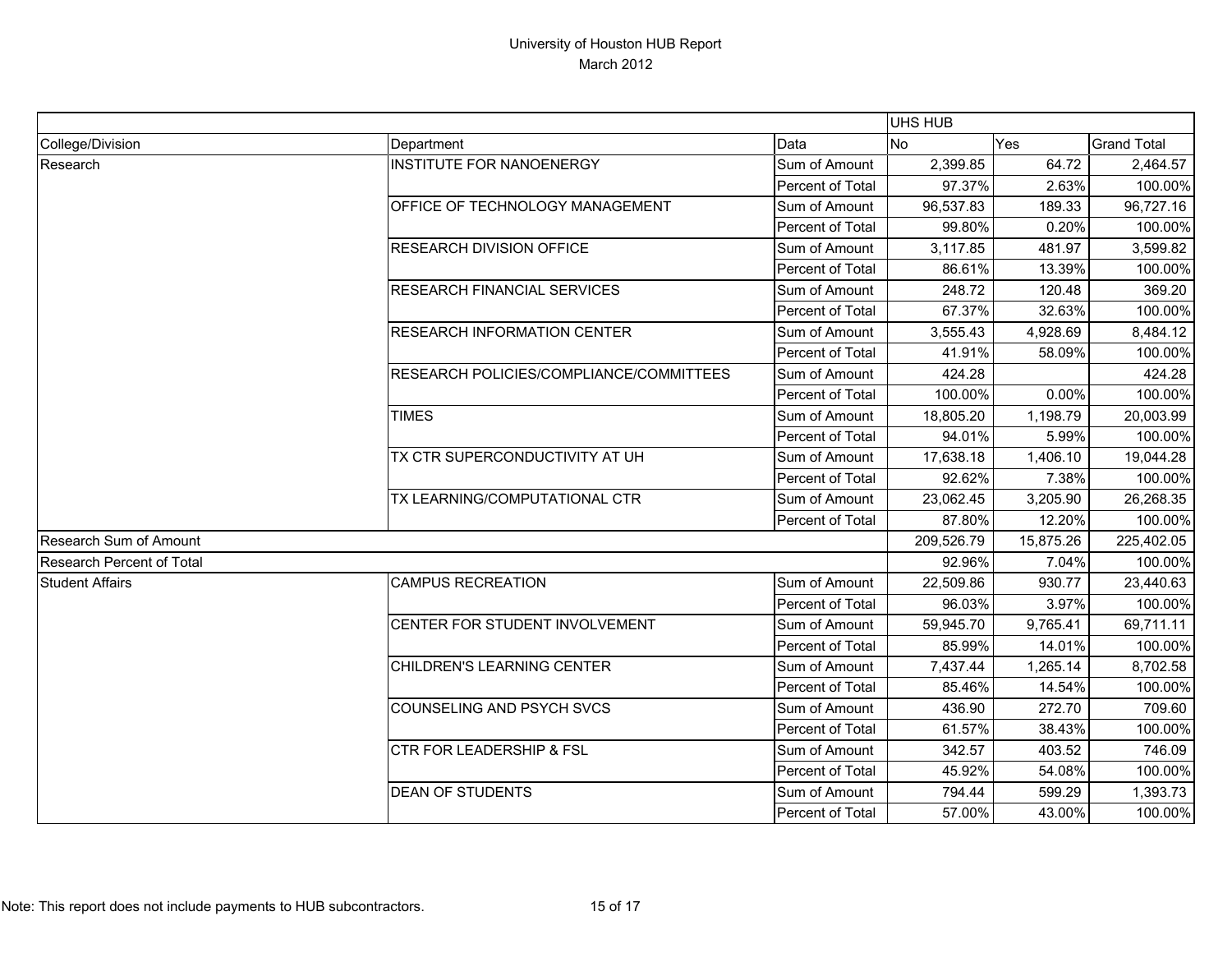|                                         |                                         |                  | UHS HUB   |            |                    |
|-----------------------------------------|-----------------------------------------|------------------|-----------|------------|--------------------|
| College/Division                        | Department                              | Data             | <b>No</b> | Yes        | <b>Grand Total</b> |
| <b>Student Affairs</b>                  | <b>RELIGION CENTER</b>                  | Sum of Amount    | 187.69    |            | 187.69             |
|                                         |                                         | Percent of Total | 100.00%   | 0.00%      | 100.00%            |
|                                         | <b>RESIDENTIAL LIFE &amp; HOUSING</b>   | Sum of Amount    | 54,759.10 | 3,303.84   | 58,062.94          |
|                                         |                                         | Percent of Total | 94.31%    | 5.69%      | 100.00%            |
|                                         | <b>STUDENT AFFAIRS</b>                  | Sum of Amount    | 6,958.08  | 9,856.36   | 16,814.44          |
|                                         |                                         | Percent of Total | 41.38%    | 58.62%     | 100.00%            |
|                                         | <b>STUDENT HEALTH CENTER</b>            | Sum of Amount    | 6,648.10  | 18,845.36  | 25,493.46          |
|                                         |                                         | Percent of Total | 26.08%    | 73.92%     | 100.00%            |
|                                         | <b>STUDENT PUBLICATIONS</b>             | Sum of Amount    | 11,367.41 | 385.01     | 11,752.42          |
|                                         |                                         | Percent of Total | 96.72%    | 3.28%      | 100.00%            |
|                                         | UNIVERSITY CAREER SERVICES              | Sum of Amount    | 741.62    | 2,498.26   | 3,239.88           |
|                                         |                                         | Percent of Total | 22.89%    | 77.11%     | 100.00%            |
|                                         | <b>UNIVERSITY CENTER</b>                | Sum of Amount    | 86,377.88 | 1,810.74   | 88,188.62          |
|                                         |                                         | Percent of Total | 97.95%    | 2.05%      | 100.00%            |
| <b>Student Affairs Sum of Amount</b>    |                                         | 258,506.79       | 49,936.40 | 308,443.19 |                    |
| <b>Student Affairs Percent of Total</b> |                                         |                  | 83.81%    | 16.19%     | 100.00%            |
| Technology                              | CENTER FOR APPLIED TECHNOLOGY           | Sum of Amount    | 91.70     | 110.99     | 202.69             |
|                                         |                                         | Percent of Total | 45.24%    | 54.76%     | 100.00%            |
|                                         | CENTER FOR FUTURE OF HEALTH             | Sum of Amount    | 66.91     |            | 66.91              |
|                                         |                                         | Percent of Total | 100.00%   | 0.00%      | 100.00%            |
|                                         | CENTER FOR TECHNOLOGY LITERACY          | Sum of Amount    | 5,461.59  | 36.60      | 5,498.19           |
|                                         |                                         | Percent of Total | 99.33%    | 0.67%      | 100.00%            |
|                                         | <b>CONSTRUCTION MANAGEMENT</b>          | Sum of Amount    | 575.00    |            | 575.00             |
|                                         |                                         | Percent of Total | 100.00%   | 0.00%      | 100.00%            |
|                                         | DEAN, TECHNOLOGY                        | Sum of Amount    | 91,584.35 | 41,744.67  | 133,329.02         |
|                                         |                                         | Percent of Total | 68.69%    | 31.31%     | 100.00%            |
|                                         | <b>ENGINEERING TECHNOLOGY</b>           | Sum of Amount    | 11,551.97 | 644.75     | 12,196.72          |
|                                         |                                         | Percent of Total | 94.71%    | 5.29%      | 100.00%            |
|                                         | HUMAN DEVELOP AND CONSUMER SCI          | Sum of Amount    | 4,444.40  | 5,585.62   | 10,030.02          |
|                                         |                                         | Percent of Total | 44.31%    | 55.69%     | 100.00%            |
|                                         | <b>INFORMATION &amp; LOGISTICS TECH</b> | Sum of Amount    | 4,944.22  | 538.68     | 5,482.90           |
|                                         |                                         | Percent of Total | 90.18%    | 9.82%      | 100.00%            |